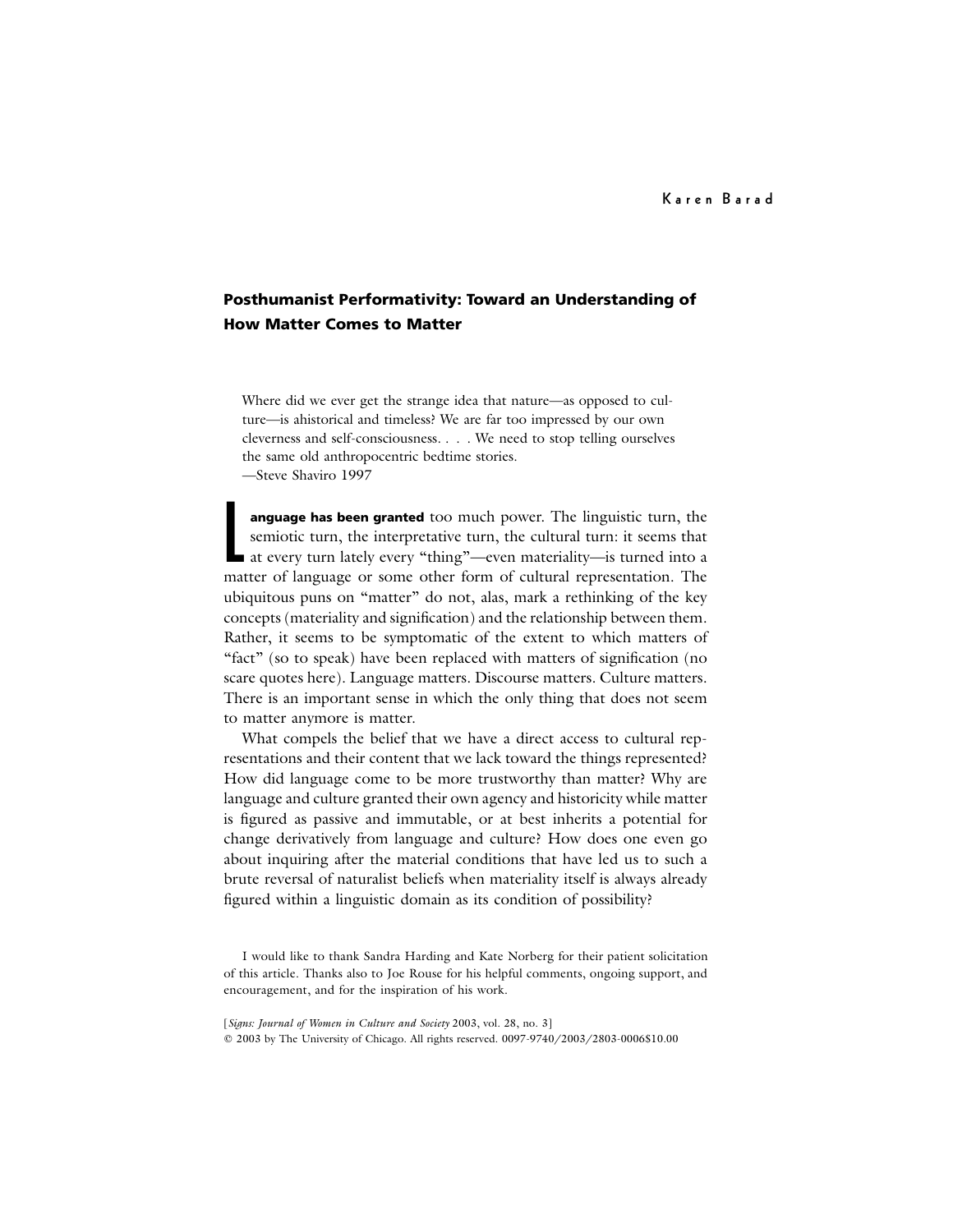It is hard to deny that the power of language has been substantial. One might argue too substantial, or perhaps more to the point, too substantializing. Neither an exaggerated faith in the power of language nor the expressed concern that language is being granted too much power is a novel apprehension specifically attached to the early twenty-first century. For example, during the nineteenth century Nietzsche warned against the mistaken tendency to take grammar too seriously: allowing linguistic structure to shape or determine our understanding of the world, believing that the subject and predicate structure of language reflects a prior ontological reality of substance and attribute. The belief that grammatical categories reflect the underlying structure of the world is a continuing seductive habit of mind worth questioning. Indeed, the representationalist belief in the power of words to mirror preexisting phenomena is the metaphysical substrate that supports social constructivist, as well as traditional realist, beliefs. Significantly, social constructivism has been the object of intense scrutiny within both feminist and science studies circles where considerable and informed dissatisfaction has been voiced.<sup>1</sup>

A *performative* understanding of discursive practices challenges the representationalist belief in the power of words to represent preexisting things. Performativity, properly construed, is not an invitation to turn everything (including material bodies) into words; on the contrary, performativity is precisely a contestation of the excessive power granted to language to determine what is real. Hence, in ironic contrast to the misconception that would equate performativity with a form of linguistic monism that takes language to be the stuff of reality, performativity is actually a contestation of the unexamined habits of mind that grant language and other forms of representation more power in determining our ontologies than they deserve.<sup>2</sup>

The move toward performative alternatives to representationalism shifts the focus from questions of correspondence between descriptions and reality (e.g., do they mirror nature or culture?) to matters of practices/ doings/actions. I would argue that these approaches also bring to the forefront important questions of ontology, materiality, and agency, while social constructivist approaches get caught up in the geometrical optics

<sup>&</sup>lt;sup>1</sup> Dissatisfaction surfaces in the literature in the 1980s. See, e.g., Donna Haraway's "Gender for a Marxist Dictionary: The Sexual Politics of a Word" (originally published 1987) and "Situated Knowledges: The Science Question in Feminism and the Privilege of Partial Perspective" (originally published 1988); both reprinted in Haraway 1991. See also Butler 1989.

<sup>&</sup>lt;sup>2</sup> This is not to dismiss the valid concern that certain specific performative accounts grant too much power to language. Rather, the point is that this is not an inherent feature of performativity but an ironic malady.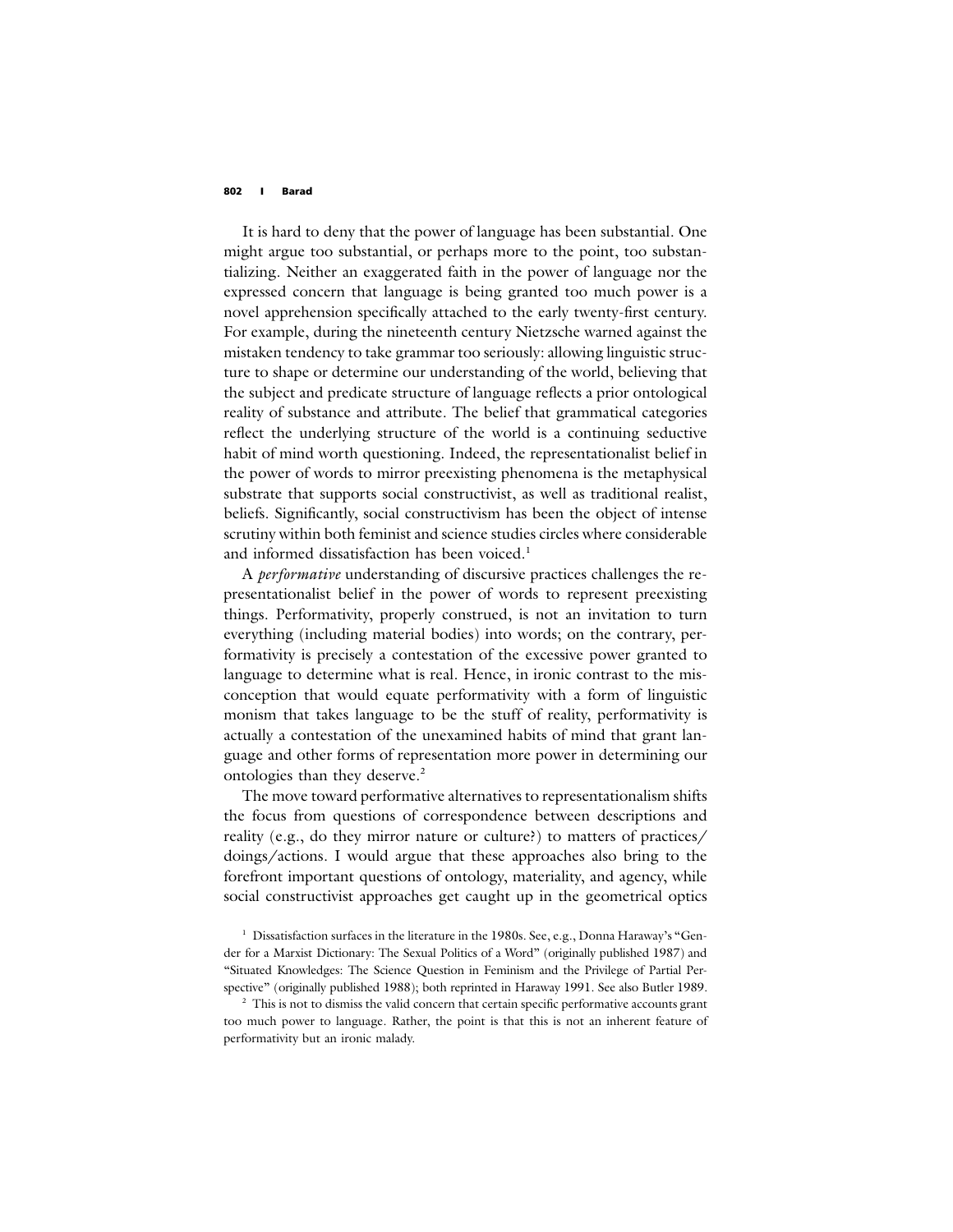of reflection where, much like the infinite play of images between two facing mirrors, the epistemological gets bounced back and forth, but nothing more is seen. Moving away from the representationalist trap of geometrical optics, I shift the focus to physical optics, to questions of diffraction rather than reflection. Diffractively reading the insights of feminist and queer theory and science studies approaches through one another entails thinking the "social" and the "scientific" together in an illuminating way. What often appears as separate entities (and separate sets of concerns) with sharp edges does not actually entail a relation of absolute exteriority at all. Like the diffraction patterns illuminating the indefinite nature of boundaries—displaying shadows in "light" regions and bright spots in "dark" regions—the relation of the social and the scientific is a relation of "exteriority within." This is not a static relationality but a doing—the enactment of boundaries—that always entails constitutive exclusions and therefore requisite questions of accountability.<sup>3</sup> My aim is to contribute to efforts to sharpen the theoretical tool of performativity for science studies and feminist and queer theory endeavors alike, and to promote their mutual consideration. In this article, I offer an elaboration of performativity—a materialist, naturalist, and posthumanist elaboration—that allows matter its due as an active participant in the world's becoming, in its ongoing "intraactivity."4 It is vitally important that we understand how matter matters.

### From representationalism to performativity

People represent. That is part of what it is to be a person. . . . Not *homo faber*, I say, but *homo depictor*. —Ian Hacking 1983, 144, 132

Liberal social theories and theories of scientific knowledge alike owe much to the idea that the world is composed of individuals—presumed to exist

<sup>3</sup> Haraway proposes the notion of diffraction as a metaphor for rethinking the geometry and optics of relationality: "[F]eminist theorist Trinh Minh-ha . . . was looking for a way to figure 'difference' as a 'critical difference within,' and not as special taxonomic marks grounding difference as apartheid. . . . Diffraction does not produce 'the same' displaced, as reflection and refraction do. Diffraction is a mapping of interference, not of replication, reflection, or reproduction. A diffraction pattern does not map where differences appear, but rather maps where the *effects* of differences appear" (1992, 300). Haraway (1997) promotes the notion of diffraction to a fourth semiotic category. Inspired by her suggestions for usefully deploying this rich and fascinating physical phenomenon to think about differences that matter, I further elaborate the notion of diffraction as a mutated critical tool of analysis (though not as a fourth semiotic category) in my forthcoming book (Barad forthcoming).

<sup>4</sup> See Rouse 2002 on rethinking naturalism. The neologism *intra-activity* is defined below.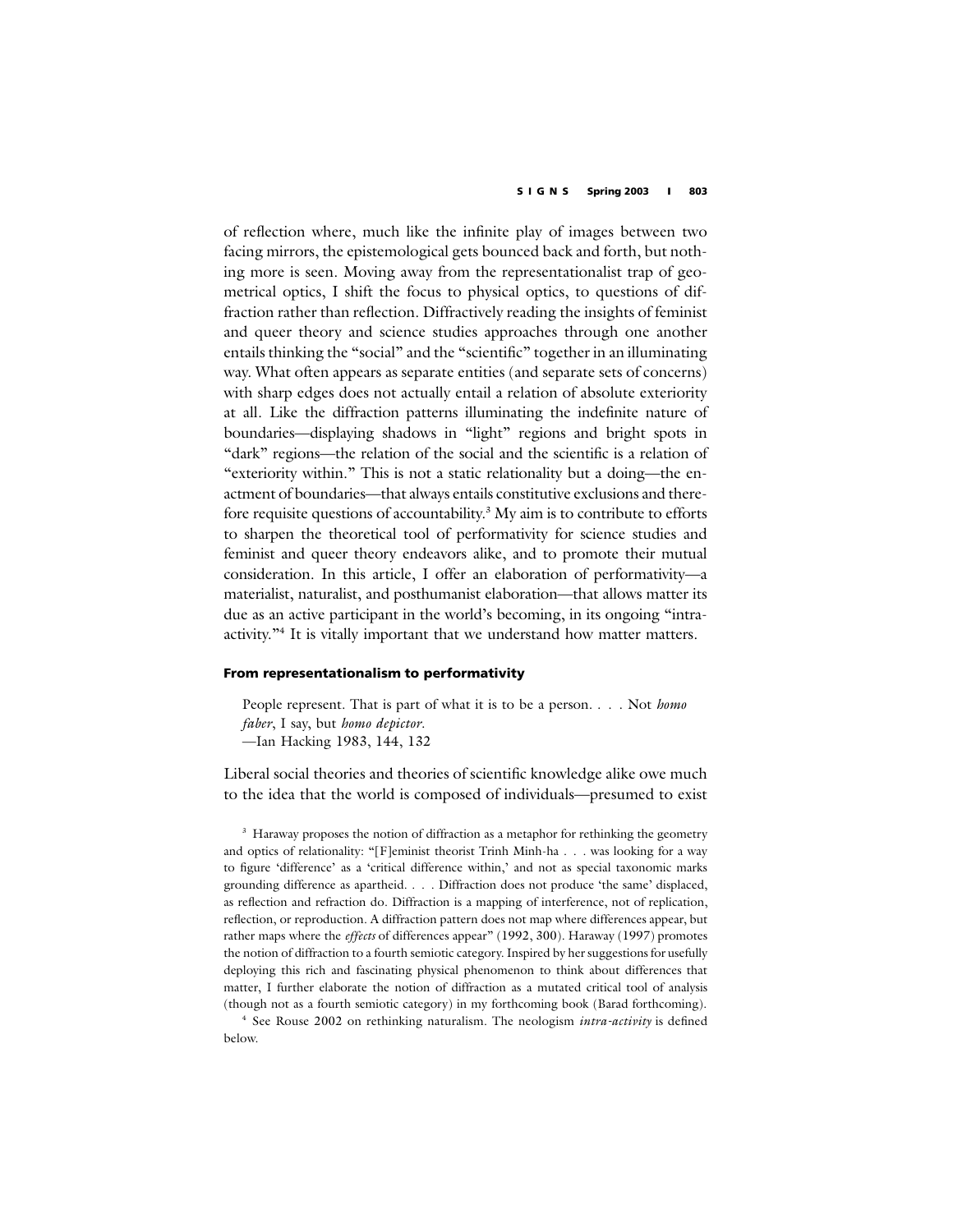before the law, or the discovery of the law—awaiting/inviting representation. The idea that beings exist as individuals with inherent attributes, anterior to their representation, is a metaphysical presupposition that underlies the belief in political, linguistic, and epistemological forms of representationalism. Or, to put the point the other way around, representationalism is the belief in the ontological distinction between representations and that which they purport to represent; in particular, that which is represented is held to be independent of all practices of representing. That is, there are assumed to be two distinct and independent kinds of entities—representations and entities to be represented. The system of representation is sometimes explicitly theorized in terms of a tripartite arrangement. For example, in addition to knowledge (i.e., representations), on the one hand, and the known (i.e., that which is purportedly represented), on the other, the existence of a knower (i.e., someone who does the representing) is sometimes made explicit. When this happens it becomes clear that representations serve a mediating function between independently existing entities. This taken-for-granted ontological gap generates questions of the accuracy of representations. For example, does scientific knowledge accurately represent an independently existing reality? Does language accurately represent its referent? Does a given political representative, legal counsel, or piece of legislation accurately represent the interests of the people allegedly represented?

Representationalism has received significant challenge from feminists, poststructuralists, postcolonial critics, and queer theorists. The names of Michel Foucault and Judith Butler are frequently associated with such questioning. Butler sums up the problematics of political representationalism as follows:

Foucault points out that juridical systems of power *produce* the subjects they subsequently come to represent. Juridical notions of power appear to regulate political life in purely negative terms. . . . But the subjects regulated by such structures are, by virtue of being subjected to them, formed, defined, and reproduced in accordance with the requirements of those structures. If this analysis is right, then the juridical formation of language and politics that represents women as "the subject" of feminism is itself a discursive formation and effect of a given version of representationalist politics. And the feminist subject turns out to be discursively constituted by the very political system that is supposed to facilitate its emancipation. (1990, 2)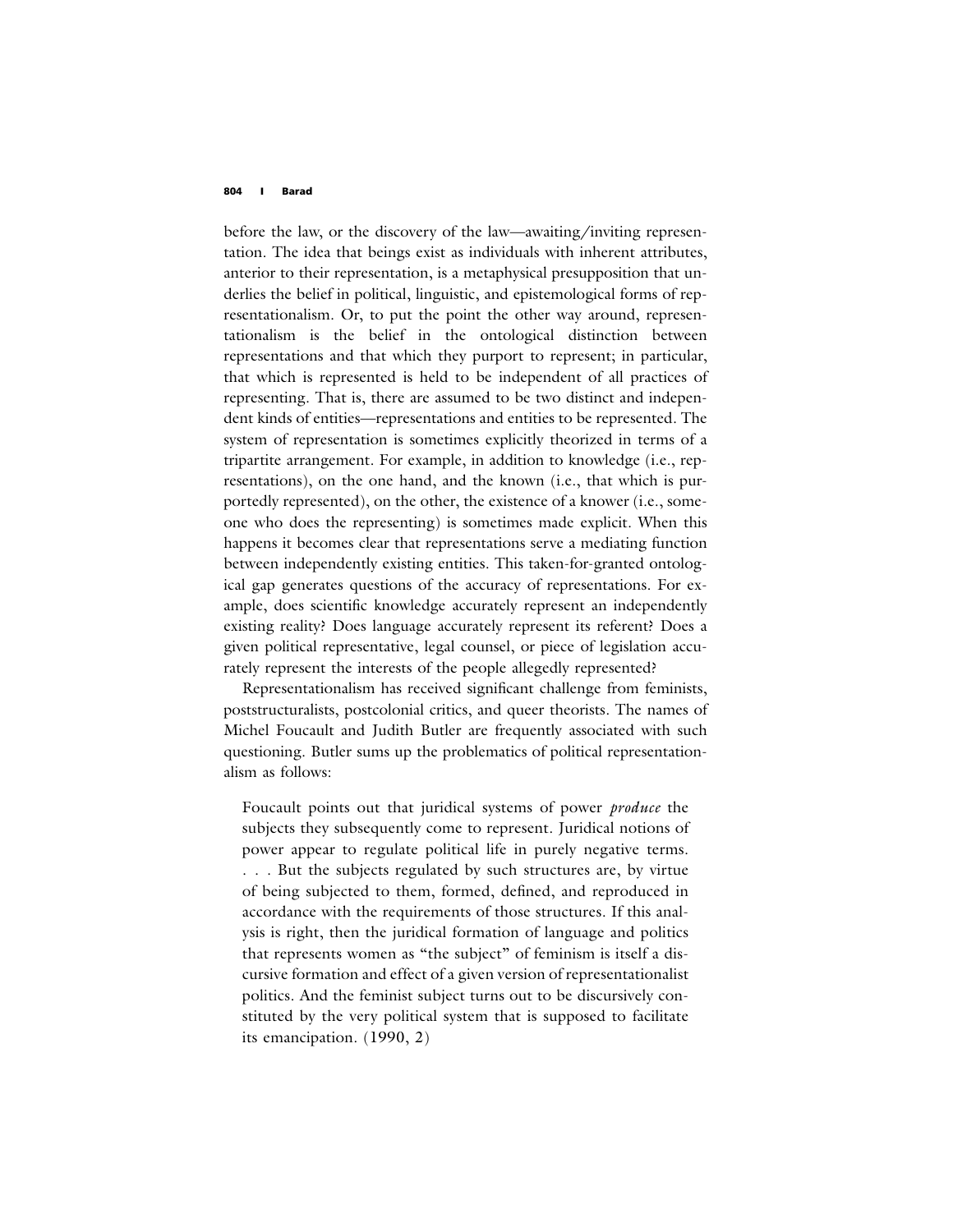In an attempt to remedy this difficulty, critical social theorists struggle to formulate understandings of the possibilities for political intervention that go beyond the framework of representationalism.

The fact that representationalism has come under suspicion in the domain of science studies is less well known but of no less significance. Critical examination of representationalism did not emerge until the study of science shifted its focus from the nature and production of scientific knowledge to the study of the detailed dynamics of the actual practice of science. This significant shift is one way to coarsely characterize the difference in emphasis between separate multiple disciplinary studies of science (e.g., history of science, philosophy of science, sociology of science) and science studies. This is not to say that all science studies approaches are critical of representationalism; many such studies accept representationalism unquestioningly. For example, there are countless studies on the nature of scientific representations (including how scientists produce them, interpret them, and otherwise make use of them) that take for granted the underlying philosophical viewpoint that gives way to this focus—namely, representationalism. On the other hand, there has been a concerted effort by some science studies researchers to move beyond representationalism.

Ian Hacking's *Representing and Intervening* (1983) brought the question of the limitations of representationalist thinking about the nature of science to the forefront. The most sustained and thoroughgoing critique of representationalism in philosophy of science and science studies is to be found in the work of philosopher of science Joseph Rouse. Rouse has taken the lead in interrogating the constraints that representationalist thinking places on theorizing the nature of scientific practices.<sup>5</sup> For example, while the hackneyed debate between scientific realism and social constructivism moved frictionlessly from philosophy of science to science studies, Rouse (1996) has pointed out that these adversarial positions have more in common than their proponents acknowledge. Indeed, they share representationalist assumptions that foster such endless debates: both scientific realists and social constructivists believe that scientific knowledge (in its multiple representational forms such as theoretical concepts, graphs,

<sup>5</sup> Rouse begins his interrogation of representationalism in *Knowledge and Power* (1987). He examines how a representationalist understanding of knowledge gets in the way of understanding the nature of the relationship between power and knowledge. He continues his critique of representationalism and the development of an alternative understanding of the nature of scientific practices in *Engaging Science* (1996). Rouse proposes that we understand science practice as ongoing patterns of situated activity, an idea that is then further elaborated in *How Scientific Practices Matter* (2002).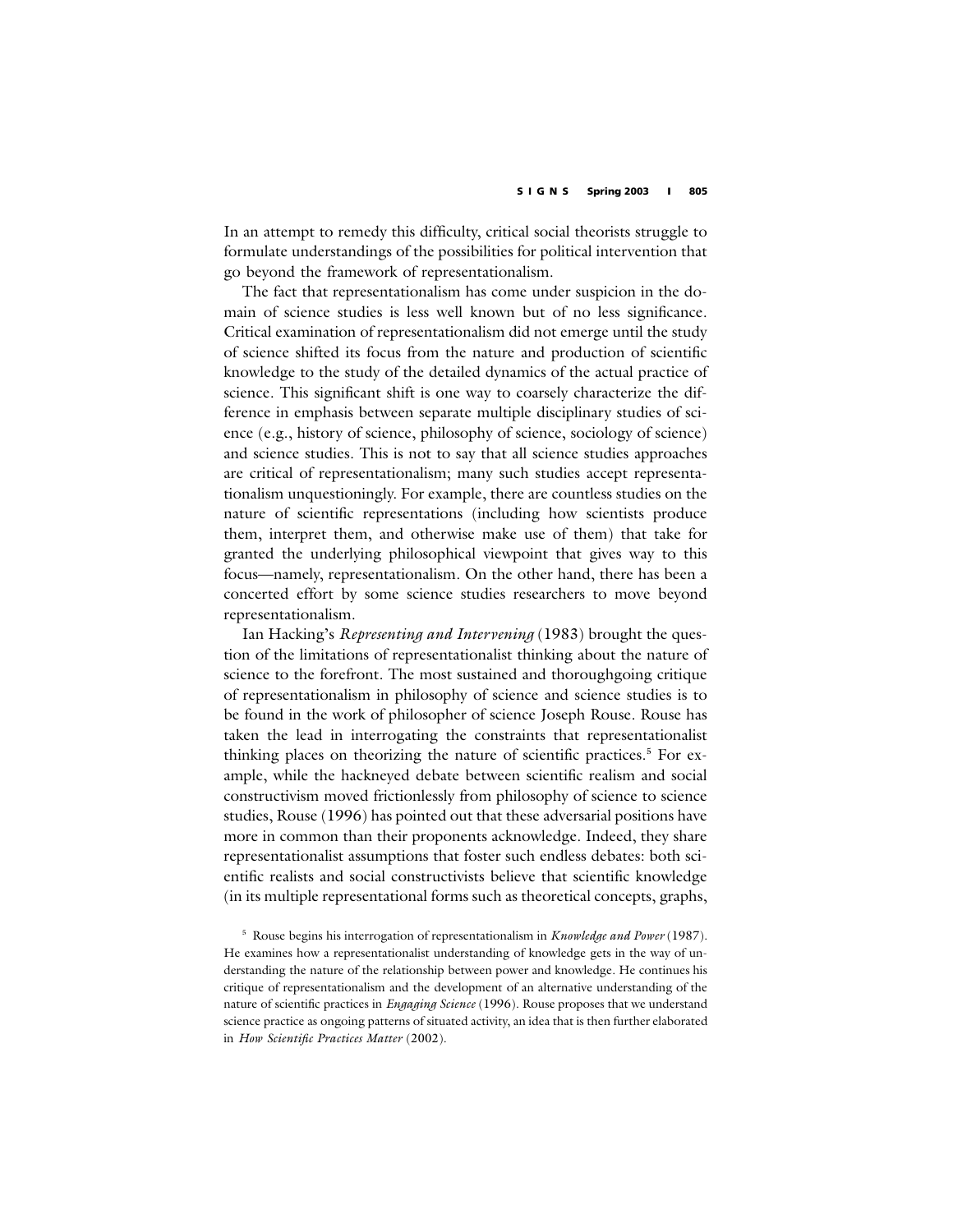particle tracks, photographic images) mediates our access to the material world; where they differ is on the question of referent, whether scientific knowledge represents things in the world as they really are (i.e., "Nature") or "objects" that are the product of social activities (i.e., "Culture"), but both groups subscribe to representationalism.

Representationalism is so deeply entrenched within Western culture that it has taken on a commonsense appeal. It seems inescapable, if not downright natural. But representationalism (like "nature itself," not merely our representations of it!) has a history. Hacking traces the philosophical problem of representations to the Democritean dream of atoms and the void. According to Hacking's anthropological philosophy, representations were unproblematic prior to Democritus: "the word 'real' first meant just unqualified likeness" (142). With Democritus's atomic theory emerges the possibility of a gap between representations and represented—"appearance" makes its first appearance. Is the table a solid mass made of wood or an aggregate of discrete entities moving in the void? Atomism poses the question of which representation is real. The problem of realism in philosophy is a product of the atomistic worldview.

Rouse identifies representationalism as a Cartesian by-product—a particularly inconspicuous consequence of the Cartesian division between "internal" and "external" that breaks along the line of the knowing subject. Rouse brings to light the asymmetrical faith in word over world that underlines the nature of Cartesian doubt:

I want to encourage doubt about [the] presumption that representations (that is, their meaning or content) are more accessible to us than the things they supposedly represent. If there is no magic language through which we can unerringly reach out directly to its referents, why should we think there is nevertheless a language that magically enables us to reach out directly to its sense or representational content? The presumption that we can know what we mean, or what our verbal performances say, more readily than we can know the objects those sayings are about is a Cartesian legacy, a linguistic variation on Descartes' insistence that we have a direct and privileged access to the contents of our thoughts that we lack towards the "external" world. (1996, 209)

In other words, the asymmetrical faith in our access to representations over things is a contingent fact of history and not a logical necessity; that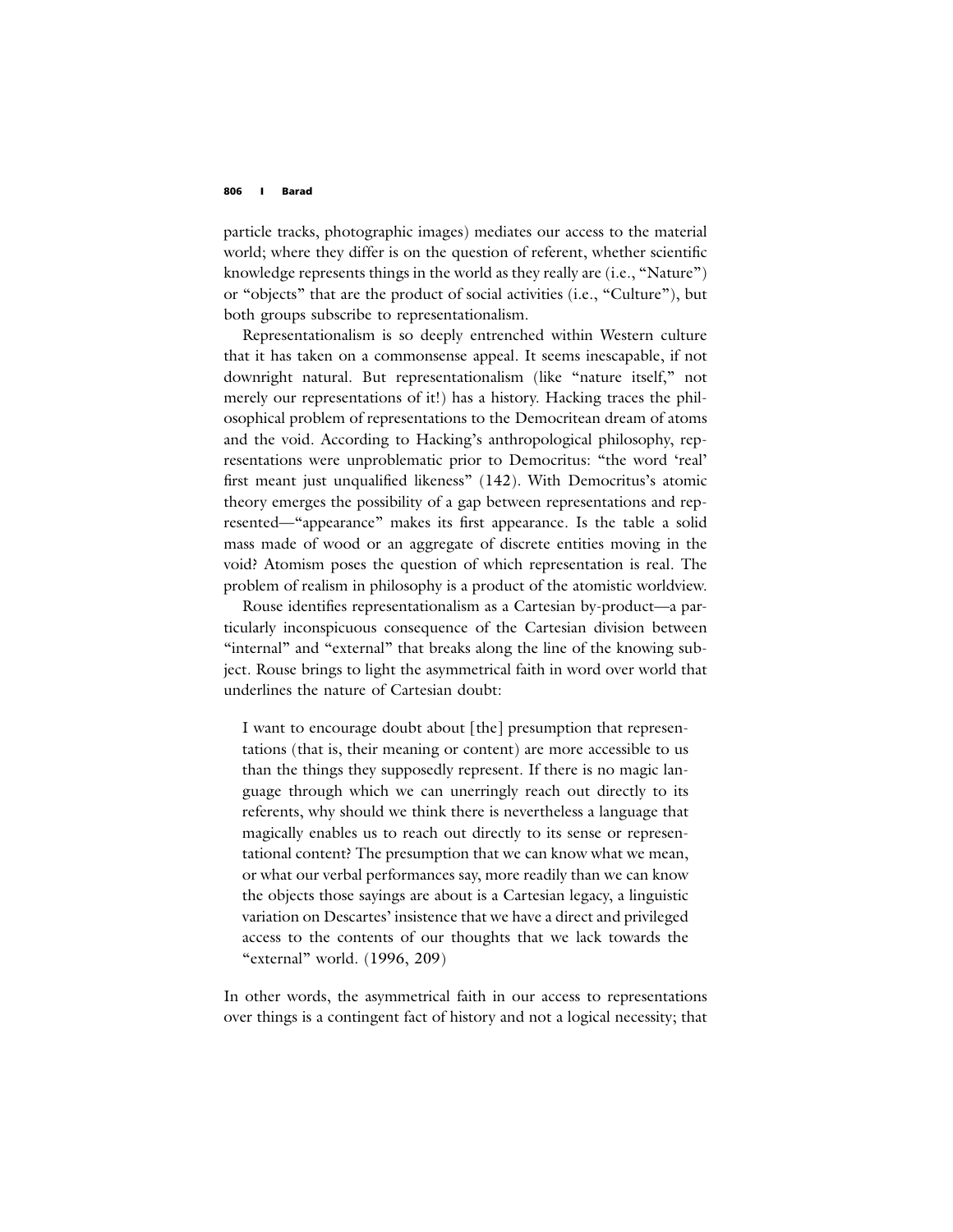#### S I G N S Spring 2003 | 807

is, it is simply a Cartesian habit of mind. It takes a healthy skepticism toward Cartesian doubt to be able to begin to see an alternative.<sup>6</sup>

Indeed, it is possible to develop coherent philosophical positions that deny that there are representations on the one hand and ontologically separate entities awaiting representation on the other. A performative understanding, which shifts the focus from linguistic representations to discursive practices, is one such alternative. In particular, the search for alternatives to social constructivism has prompted performative approaches in feminist and queer studies, as well as in science studies. Judith Butler's name is most often associated with the term *performativity* in feminist and queer theory circles. And while Andrew Pickering has been one of the very few science studies scholars to take ownership of this term, there is surely a sense in which science studies theorists such as Donna Haraway, Bruno Latour, and Joseph Rouse also propound performative understandings of the nature of scientific practices.7 Indeed, *performativity* has become a ubiquitous term in literary studies, theater studies, and the nascent interdisciplinary area of performance studies, prompting the question as

<sup>6</sup> The allure of representationalism may make it difficult to imagine alternatives. I discuss performative alternatives below, but these are not the only ones. A concrete historical example may be helpful at this juncture. Foucault points out that in sixteenth-century Europe, language was not thought of as a medium; rather, it was simply "one of the figurations of the world" (1970, 56), an idea that reverberates in a mutated form in the posthumanist performative account that I offer.

<sup>7</sup> Andrew Pickering (1995) explicitly eschews the representationalist idiom in favor of a performative idiom. It is important to note, however, that Pickering's notion of performativity would not be recognizable as such to poststructuralists, despite their shared embrace of *performativity* as a remedy to representationalism, and despite their shared rejection of humanism. Pickering's appropriation of the term does not include any acknowledgement of its politically important—arguably inherently queer—genealogy (see Sedgwick 1993) or why it has been and continues to be important to contemporary critical theorists, especially feminist and queer studies scholars/activists. Indeed, he evacuates its important political historicity along with many of its crucial insights. In particular, Pickering ignores important discursive dimensions, including questions of meaning, intelligibility, significance, identity formation, and power, which are central to poststructuralist invocations of "performativity." And he takes for granted the humanist notion of agency as a *property* of individual entities (such as humans, but also weather systems, scallops, and stereos), which poststructuralists problematize. On the other hand, poststructuralist approaches fail to take account of "nonhuman agency," which is a central focus of Pickering's account. See Barad (forthcoming) for a more detailed discussion.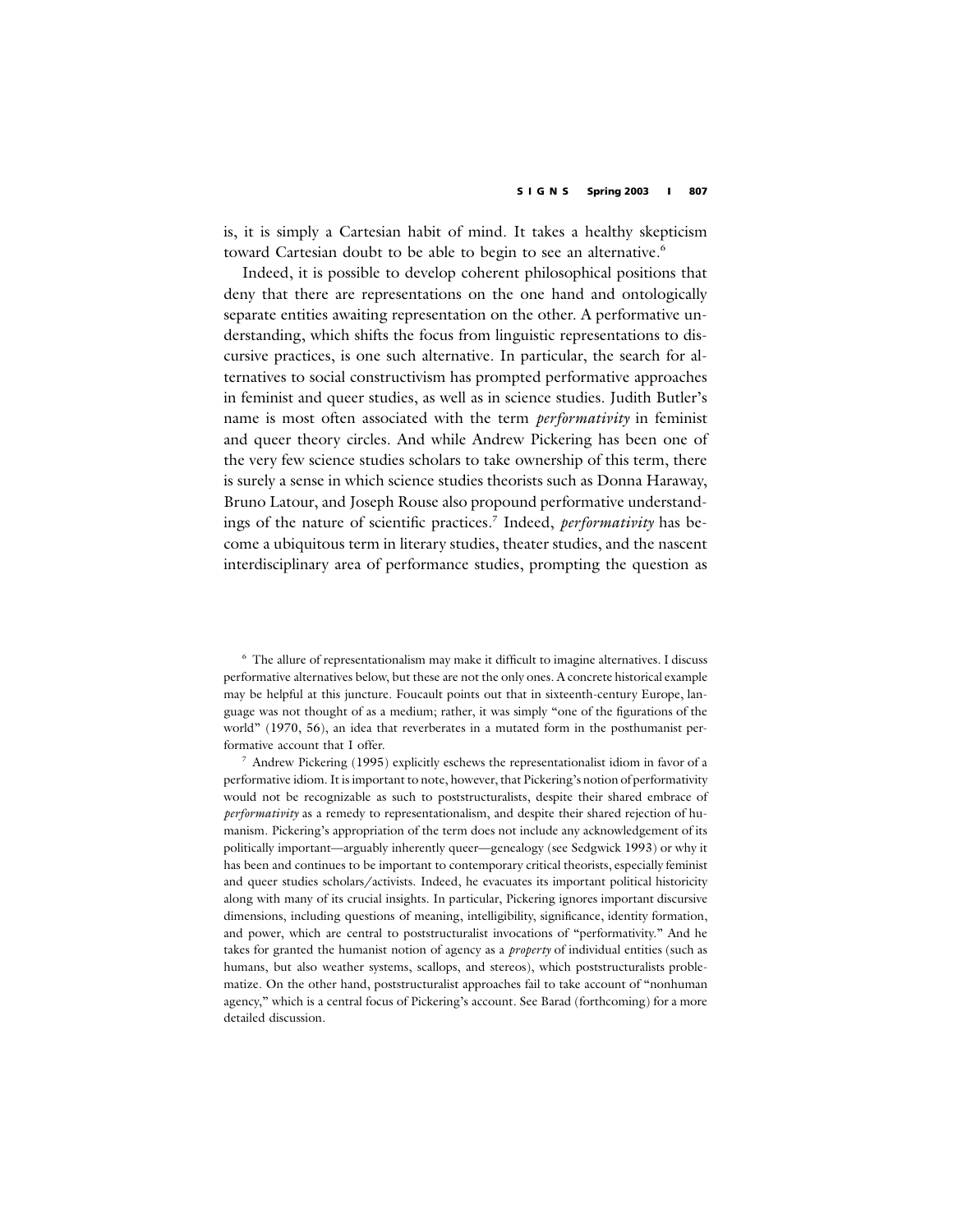to whether all performances are performative.<sup>8</sup> In this article, I propose a specifically posthumanist notion of performativity—one that incorporates important material and discursive, social and scientific, human and nonhuman, and natural and cultural factors. A posthumanist account calls into question the givenness of the differential categories of "human" and "nonhuman," examining the practices through which these differential boundaries are stabilized and destabilized.<sup>9</sup> Donna Haraway's scholarly opus—from primates to cyborgs to companion species—epitomizes this point.

If performativity is linked not only to the formation of the subject but also to the production of the matter of bodies, as Butler's account of "materialization" and Haraway's notion of "materialized refiguration" suggest, then it is all the more important that we understand the nature of this production.10 Foucault's analytic of power links discursive practices to the materiality of the body. However, his account is constrained by several important factors that severely limit the potential of his analysis and Butler's performative elaboration, thereby forestalling an understanding of precisely *how* discursive practices produce material bodies.

<sup>8</sup> The notion of performativity has a distinguished career in philosophy that most of these multiple and various engagements acknowledge. Performativity's lineage is generally traced to the British philosopher J. L. Austin's interest in speech acts, particularly the relationship between saying and doing. Jacques Derrida is usually cited next as offering important poststructuralist amendments. Butler elaborates Derrida's notion of performativity through Foucault's understanding of the productive effects of regulatory power in theorizing the notion of identity performatively. Butler introduces her notion of gender performativity in *Gender Trouble*, where she proposes that we understand gender not as a thing or a set of free-floating attributes, not as an essence—but rather as a "doing": "gender is itself a kind of becoming or activity . . . gender ought not to be conceived as a noun or a substantial thing or a static cultural marker, but rather as an incessant and repeated action of some sort" (1990, 112). In *Bodies That Matter* (1993) Butler argues for a linkage between gender performativity and the materialization of sexed bodies. Eve Kosofsky Sedgwick (1993) argues that performativity's genealogy is inherently queer.

<sup>9</sup> This notion of posthumanism differs from Pickering's idiosyncratic assignment of a "*posthumanist* space [as] a space in which the human actors are still there but now inextricably entangled with the nonhuman, no longer at the center of the action calling the shots" (26). However, the decentering of the human is but one element of posthumanism. (Note that Pickering's notion of "entanglement" is explicitly epistemological, not ontological. What is at issue for him in dubbing his account "posthumanist" is the fact that it is attentive to the mutual accommodation, or responsiveness, of human and nonhuman agents.)

<sup>10</sup> It could be argued that "materialized refiguration" is an *enterprised up* (Haraway's term) version of "materialization," while the notion of "materialization" hints at a richer account of the former. Indeed, it is possible to read my posthumanist performative account along these lines, as a diffractive elaboration of Butler's and Haraway's crucial insights.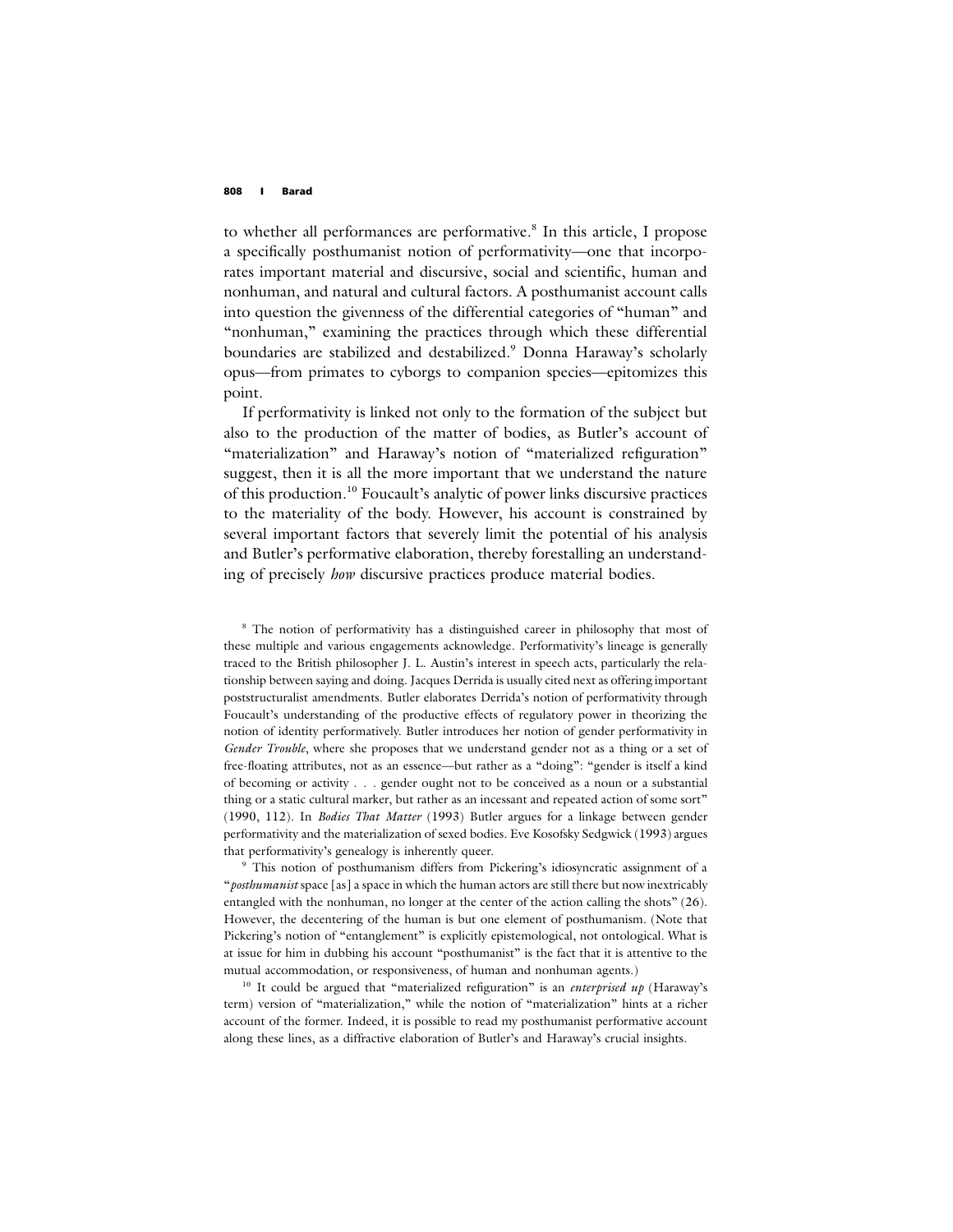If Foucault, in queering Marx, positions the body as the locus of productive forces, the site where the large-scale organization of power links up with local practices, then it would seem that any robust theory of the materialization of bodies would necessarily take account of *how the body's materiality*—for example, its anatomy and physiology—*and other material forces actively matter to the processes of materialization*. Indeed, as Foucault makes crystal clear in the last chapter of *The History of Sexuality* (vol. 1), he is not out to deny the relevance of the physical body but, on the contrary, to

show how the deployments of power are directly connected to the body—to bodies, functions, physiological processes, sensations, and pleasures; far from the body having to be effaced, what is needed is to make it visible through an analysis in which the biological and the historical are not consecutive to one another . . . but are bound together in an increasingly complex fashion in accordance with the development of the modern technologies of power that take life as their objective. Hence, I do not envision a "history of mentalities" that would take account of bodies only through the manner in which they have been perceived and given meaning and value; but a "history of bodies" and the manner in which what is most material and most vital in them has been invested. (1980a, 151–52)

On the other hand, Foucault does not tell us in what way the biological and the historical are "bound together" such that one is not consecutive to the other. What is it about the materiality of bodies that makes it susceptible to the enactment of biological and historical forces simultaneously? To what degree does the matter of bodies have its own historicity? Are social forces the only ones susceptible to change? Are not biological forces in some sense always already historical ones? Could it be that there is some important sense in which historical forces are always already biological? What would it mean to even ask such a question given the strong social constructivist undercurrent in certain interdisciplinary circles in the early twenty-first century? For all Foucault's emphasis on the political anatomy of disciplinary power, he too fails to offer an account of the body's historicity in which its very materiality plays an *active* role in the workings of power. This implicit reinscription of matter's passivity is a mark of extant elements of representationalism that haunt his largely postrepresentationalist account.<sup>11</sup> This deficiency is importantly related to his failure to theorize the relationship between "discursive" and "nondiscur-

<sup>&</sup>lt;sup>11</sup> See also Butler 1989.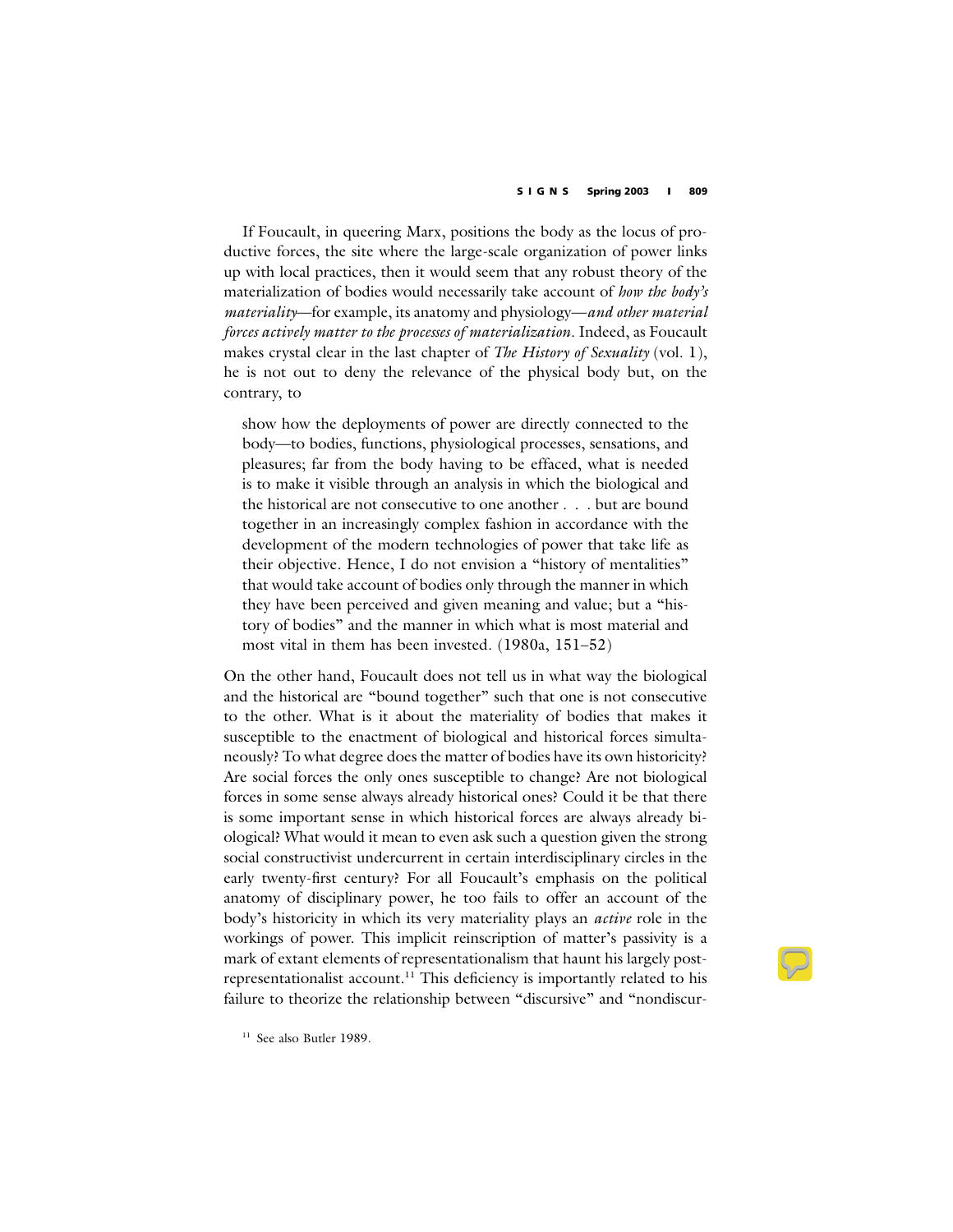### 810 **L** Barad

sive" practices. As materialist feminist theorist Rosemary Hennessey insists in offering her critique of Foucault, "a rigorous materialist theory of the body cannot stop with the assertion that the body is always discursively constructed. It also needs to explain how the discursive construction of the body is related to nondiscursive practices in ways that vary widely from one social formation to another" (1993, 46).

Crucial to understanding the workings of power is an understanding of the nature of power in the fullness of its materiality. To restrict power's productivity to the limited domain of the "social," for example, or to figure matter as merely an end product rather than an active factor in further materializations, is to cheat matter out of the fullness of its capacity. How might we understand not only how human bodily contours are constituted through psychic processes but how even the very atoms that make up the biological body come to matter and, more generally, how matter makes itself felt? It is difficult to imagine how psychic and sociohistorical forces alone could account for the production of matter. Surely it is the case—even when the focus is restricted to the materiality of "human" bodies—that there are "natural," not merely "social," forces that matter. Indeed, there is a host of material-discursive forces including ones that get labeled "social," "cultural," "psychic," "economic," "natural," "physical," "biological," "geopolitical," and "geological"—that may be important to particular (entangled) processes of materialization. If we follow disciplinary habits of tracing disciplinary-defined causes through to the corresponding disciplinary-defined effects, we will miss all the crucial intra-actions among these forces that fly in the face of any specific set of disciplinary concerns.12

What is needed is a robust account of the materialization of *all* bodies—"human" and "nonhuman"—and the material-discursive practices by which their differential constitutions are marked. This will require an understanding of the nature of the relationship between discursive practices and material phenomena, an accounting of "nonhuman" as well as "human" forms of agency, and an understanding of the precise causal nature of productive practices that takes account of the fullness of matter's implication in its ongoing historicity. My contribution toward the development of such an understanding is based on a philosophical account that I have been calling "agential realism." Agential realism is an account of technoscientific and other practices that takes feminist, antiracist, poststructuralist, queer, Marxist, science studies, and scientific insights seri-

<sup>12</sup> The conjunctive term *material-discursive* and other agential realist terms like *intraaction* are defined below.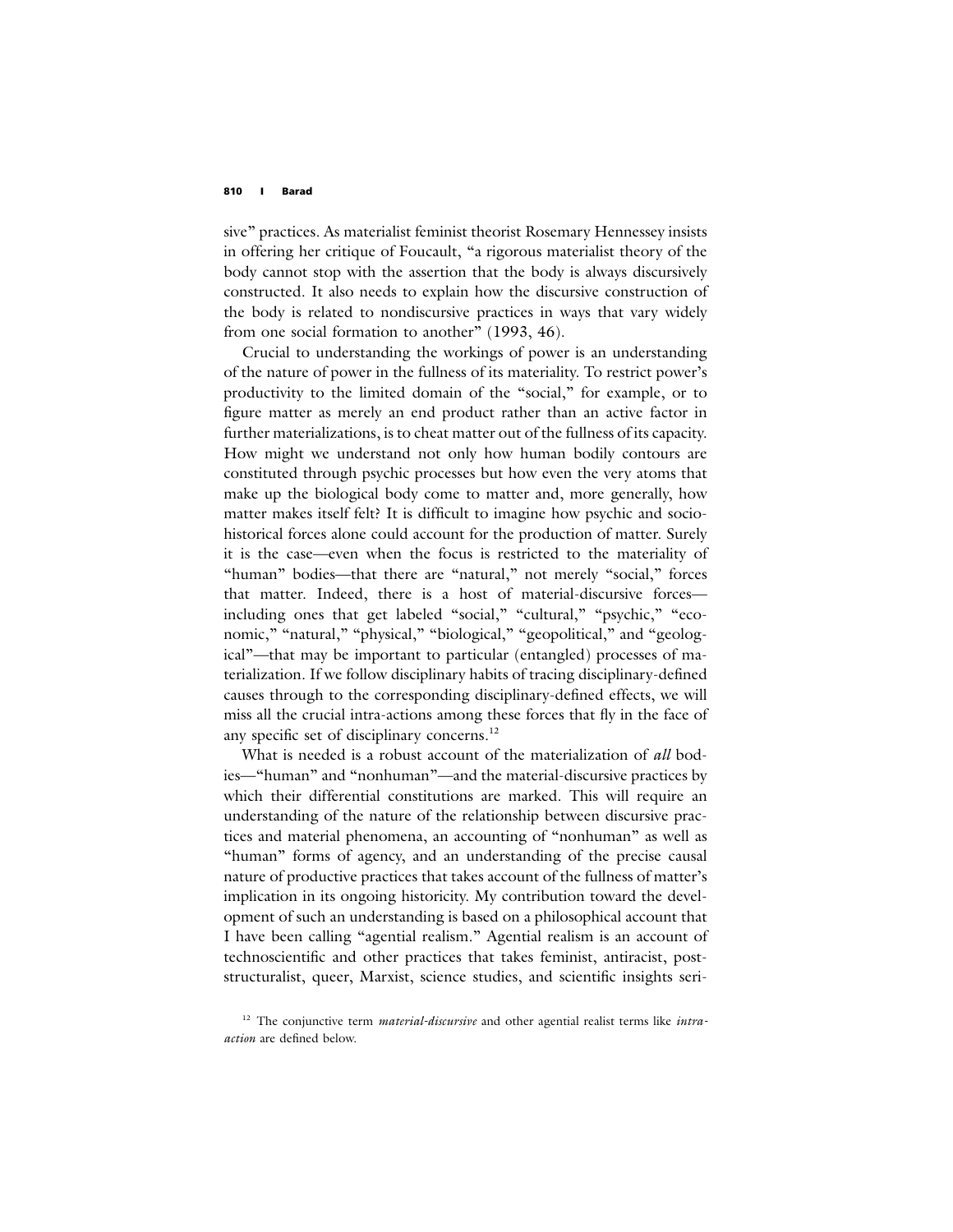ously, building specifically on important insights from Niels Bohr, Judith Butler, Michel Foucault, Donna Haraway, Vicki Kirby, Joseph Rouse, and others.13 It is clearly not possible to fully explicate these ideas here. My more limited goal in this article is to use the notion of performativity as a diffraction grating for reading important insights from feminist and queer studies and science studies through one another while simultaneously proposing a materialist and posthumanist reworking of the notion of performativity. This entails a reworking of the familiar notions of discursive practices, materialization, agency, and causality, among others.

I begin by issuing a direct challenge to the metaphysical underpinnings of representationalism, proposing an agential realist ontology as an alternative. In the following section I offer a posthumanist performative reformulation of the notion of discursive practices and materiality and theorize a specific causal relationship between them. In the final section I discuss the agential realist conceptions of causality and agency that are vital to understanding the productive nature of material-discursive practices, including technoscientific ones.

### Toward a performative metaphysics

As long as we stick to things and words we can believe that we are speaking of what we see, that we see what we are speaking of, and that the two are linked.

—Giles Deleuze 1988, 65

"Words and things" is the entirely serious title of a problem.

Representationalism separates the world into the ontologically disjoint domains of words and things, leaving itself with the dilemma of their linkage such that knowledge is possible. If words are untethered from the material world, how do representations gain a foothold? If we no longer believe that the world is teeming with inherent resemblances whose signatures are inscribed on the face of the world, things already emblazoned with signs, words lying in wait like so many pebbles of sand on a beach there to be discovered, but rather that the knowing subject is enmeshed in a thick web of representations such that the mind cannot see its way

<sup>—</sup> Michel Foucault 1972, 49

<sup>&</sup>lt;sup>13</sup> This essay outlines issues I developed in earlier publications including Barad 1996, 1998a, 1998b, 2001b, and in my forthcoming book (Barad forthcoming).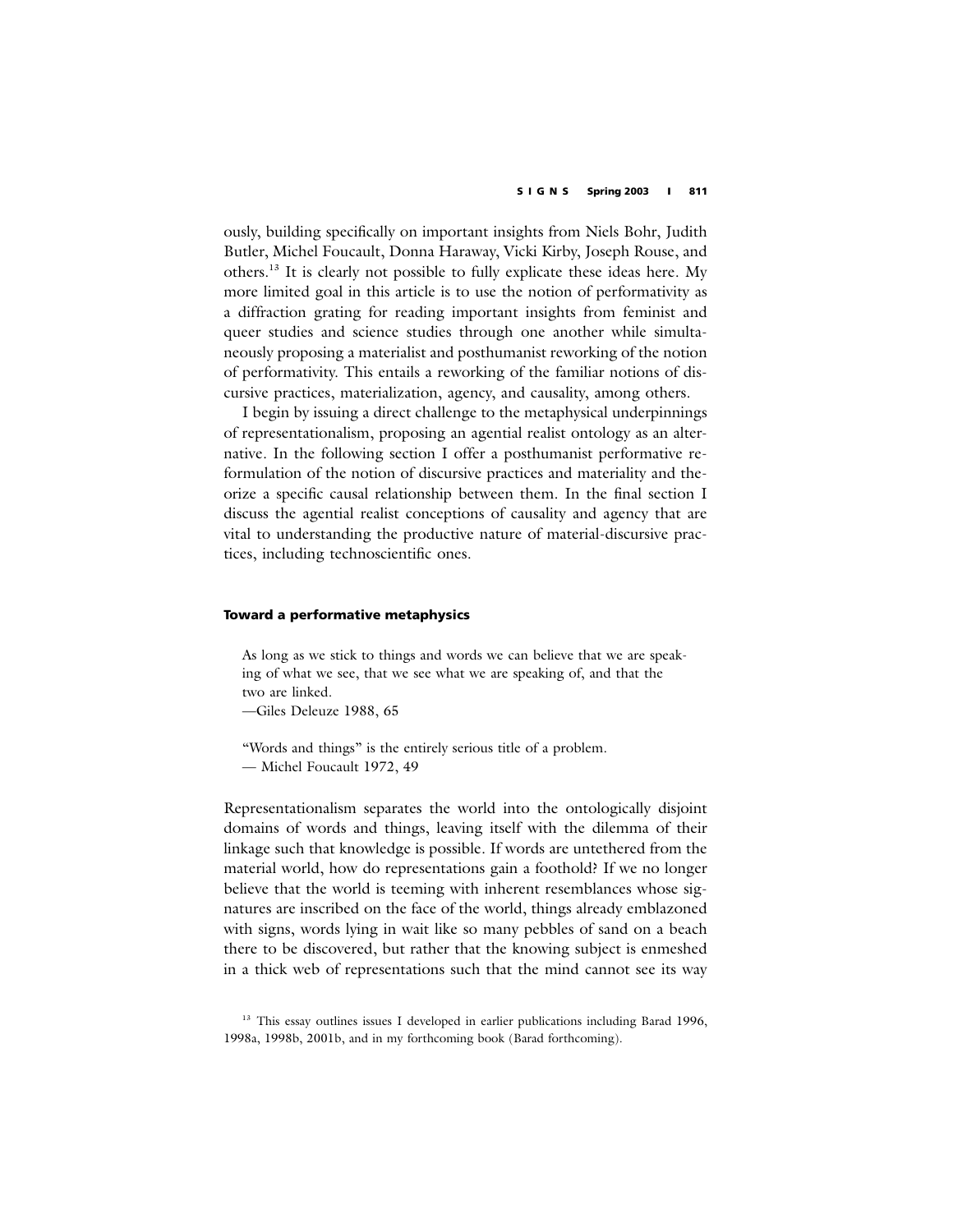to objects that are now forever out of reach and all that is visible is the sticky problem of humanity's own captivity within language, then it begins to become apparent that representationalism is a prisoner of the problematic metaphysics it postulates. Like the frustrated would-be runner in Zeno's paradox, representationalism never seems to be able to get any closer to solving the problem it poses because it is caught in the impossibility of stepping outward from its metaphysical starting place. Perhaps it would be better to begin with a different starting point, a different metaphysics.<sup>14</sup>

*Thingification*—the turning of relations into "things," "entities," "relata"—infects much of the way we understand the world and our relationship to it.15 Why do we think that the existence of relations requires relata? Does the persistent distrust of nature, materiality, and the body that pervades much of contemporary theorizing and a sizable amount of the history of Western thought feed off of this cultural proclivity? In this section, I present a relational ontology that rejects the metaphysics of relata, of "words" and "things." On an agential realist account, it is once again possible to acknowledge nature, the body, and materiality in the fullness of their becoming without resorting to the optics of transparency or opacity, the geometries of absolute exteriority or interiority, and the theoretization of the human as either pure cause or pure effect while at the same time remaining resolutely accountable for the role "we" play in the intertwined practices of knowing and becoming.

The postulation of individually determinate entities with inherent properties is the hallmark of atomistic metaphysics. Atomism hails from Democritus.16 According to Democritus the properties of all things derive

<sup>16</sup> Atomism is said to have originated with Leucippus and was further elaborated by Democritus, devotee of democracy, who also explored its anthropological and ethical implications. Democritus's atomic theory is often identified as the most mature pre-Socratic

<sup>14</sup> It is no secret that *metaphysics* has been a term of opprobrium through most of the twentieth century. This positivist legacy lives on even in the heart of its detractors. Poststructuralists are simply the newest signatories of its death warrant. Yet, however strong one's dislike of metaphysics, it will not abide by any death sentence, and so it is ignored at one's peril. Indeed, new "experimental metaphysics" research is taking place in physics laboratories in the United States and abroad, calling into question the common belief that there is an inherent boundary between the "physical" and the "metaphysical" (see Barad forthcoming). This fact should not be too surprising to those of us who remember that the term *metaphysics* does not have some highbrow origins in the history of philosophy but, rather, originally referred to the writings of Aristotle that came after his writings on physics, in the arrangement made by Andronicus of Rhodes about three centuries after Aristotle's death.

<sup>&</sup>lt;sup>15</sup> *Relata* are would-be antecedent components of relations. According to metaphysical atomism, individual relata always preexist any relations that may hold between them.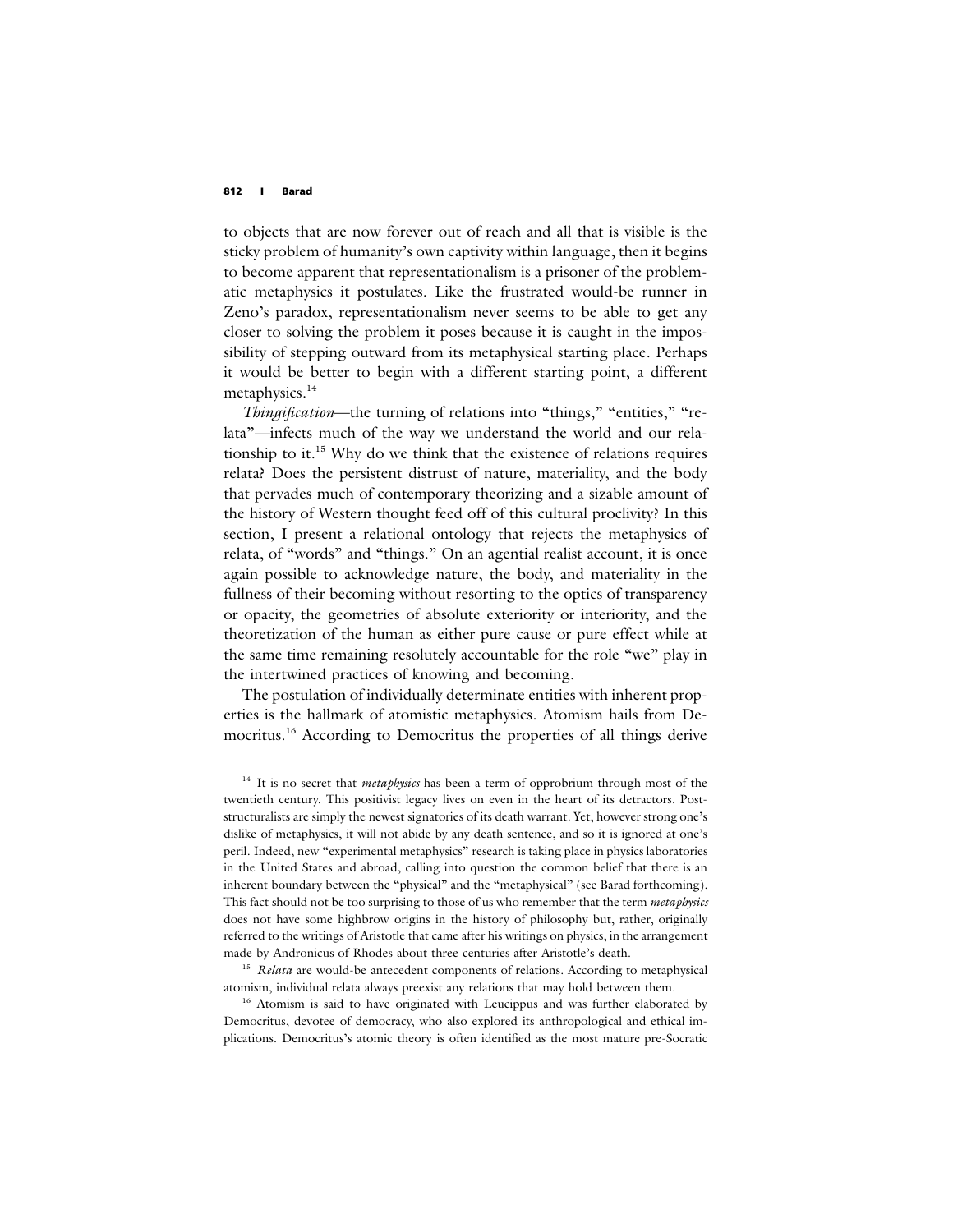from the properties of the smallest unit—atoms (the "uncuttable" or "inseparable"). Liberal social theories and scientific theories alike owe much to the idea that the world is composed of individuals with separately attributable properties. An entangled web of scientific, social, ethical, and political practices, and our understanding of them, hinges on the various/ differential instantiations of this presupposition. Much hangs in the balance in contesting its seeming inevitability.

Physicist Niels Bohr won the Nobel Prize for his quantum model of the atom, which marks the beginning of his seminal contributions to the development of the quantum theory.17 Bohr's philosophy-physics (the two were inseparable for him) poses a radical challenge not only to Newtonian physics but also to Cartesian epistemology and its representationalist triadic structure of words, knowers, and things. Crucially, in a stunning reversal of his intellectual forefather's schema, Bohr rejects the atomistic metaphysics that takes "things" as ontologically basic entities. For Bohr, things do not have inherently determinate boundaries or properties, and words do not have inherently determinate meanings. Bohr also calls into question the related Cartesian belief in the inherent distinction between subject and object, and knower and known.

It might be said that the epistemological framework that Bohr develops rejects both the transparency of language and the transparency of measurement; however, even more fundamentally, it rejects the presupposition that language and measurement perform mediating functions. Language does not represent states of affairs, and measurements do not represent measurement-independent states of being. Bohr develops his epistemological framework without giving in to the despair of nihilism or the sticky web of relativism. With brilliance and finesse, Bohr finds a way to hold on to the possibility of objective knowledge while the grand structures of Newtonian physics and representationalism begin to crumble.

Bohr's break with Newton, Descartes, and Democritus is not based in "mere idle philosophical reflection" but on new empirical findings in the domain of atomic physics that came to light during the first quarter of the twentieth century. Bohr's struggle to provide a theoretical under-

philosophy, directly influencing Plato and Epicurus, who transmitted it into the early modern period. Atomic theory is also said to form the cornerstone of modern science.

<sup>&</sup>lt;sup>17</sup> Niels Bohr (1885–1962), a contemporary of Einstein, was one of the founders of quantum physics and also the most widely accepted interpretation of the quantum theory, which goes by the name of the Copenhagen interpretation (after the home of Bohr's internationally acclaimed physics institute that bears his name). On my reading of Bohr's philosophy-physics, Bohr can be understood as proposing a protoperformative account of scientific practices.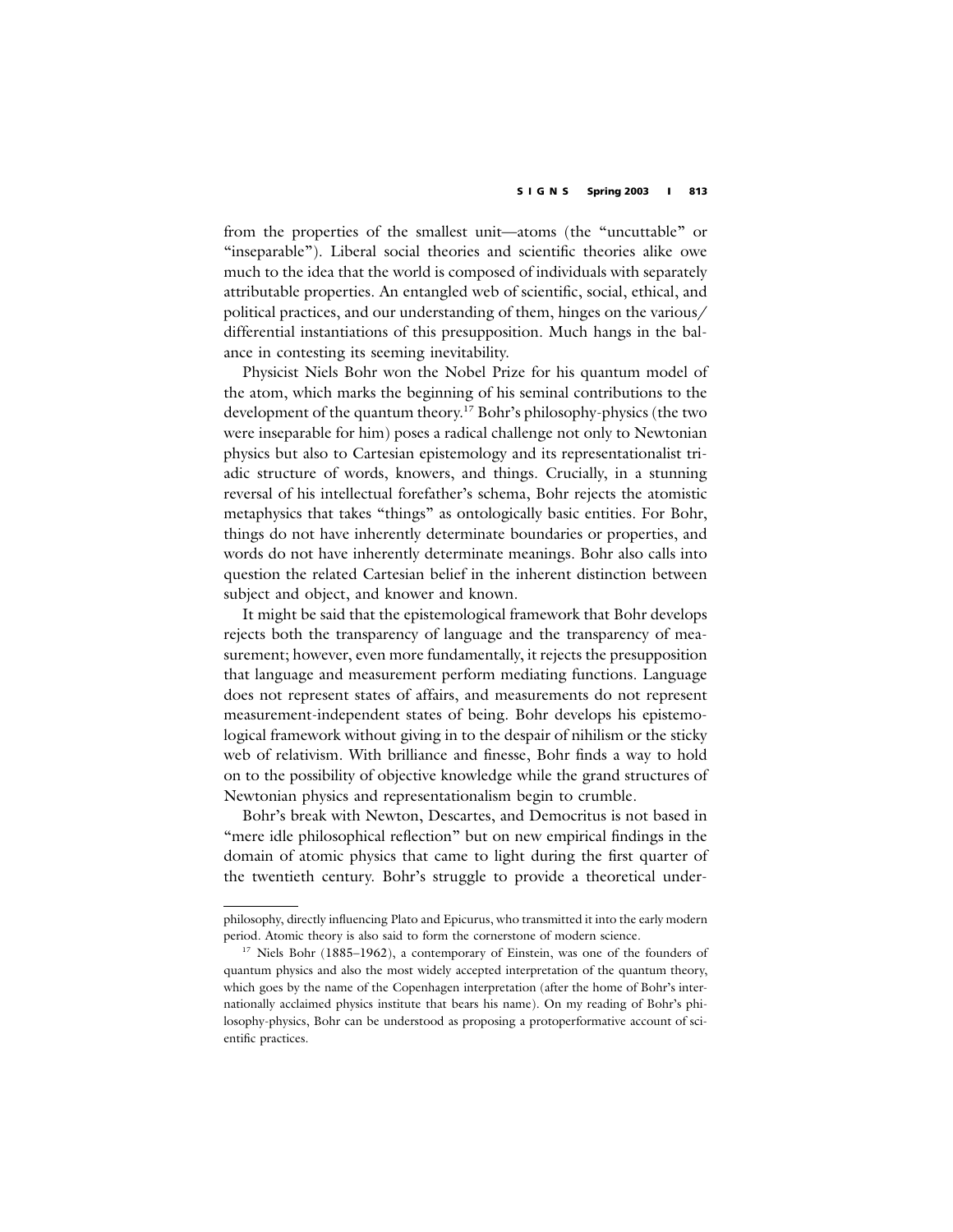standing of these findings resulted in his radical proposal that an entirely new epistemological framework is required. Unfortunately, Bohr does not explore crucial ontological dimensions of his insights but rather focuses on their epistemological import. I have mined his writings for his implicit ontological views and have elaborated on them in the development of an agential realist ontology. In this section, I present a quick overview of important aspects of Bohr's account and move on to an explication of an agential realist ontology. This relational ontology is the basis for my posthumanist performative account of the production of material bodies. This account refuses the representationalist fixation on "words" and "things" and the problematic of their relationality, advocating instead *a causal relationship between specific exclusionary practices embodied as specific material configurations of the world* (i.e., discursive practices/(con)figurations rather than "words") *and specific material phenomena* (i.e., relations rather than "things"). This causal relationship between the apparatuses of bodily production and the phenomena produced is one of "agential intra-action." The details follow.

According to Bohr, *theoretical concepts* (e.g., "position" and "momentum") are not ideational in character but rather *are specific physical arrangements*. <sup>18</sup> For example, the notion of "position" cannot be presumed to be a well-defined abstract concept, nor can it be presumed to be an inherent attribute of independently existing objects. Rather, "position" only has meaning when a rigid apparatus with fixed parts is used (e.g., a ruler is nailed to a fixed table in the laboratory, thereby establishing a fixed frame of reference for specifying "position"). And furthermore, any measurement of "position" using this apparatus cannot be attributed to some abstract independently existing "object" but rather is a property of the *phenomenon*—the inseparability of "observed object" and "agencies of observation." Similarly, "momentum" is only meaningful as a material arrangement involving movable parts. Hence, the simultaneous indeterminacy of "position" and "momentum" (what is commonly referred to as the Heisenberg uncertainty principle) is a straightforward matter of the material exclusion of "position" and "momentum" arrangements (one requiring fixed parts and the complementary arrangement requiring movable parts).19

<sup>&</sup>lt;sup>18</sup> Bohr argues on the basis of this single crucial insight, together with the empirical finding of an inherent discontinuity in measurement "intra-actions," that one must reject the presumed inherent separability of observer and observed, knower and known. See Barad 1996, forthcoming.

<sup>&</sup>lt;sup>19</sup> The so-called uncertainty principle in quantum physics is not a matter of "uncertainty" at all but rather of indeterminacy. See Barad 1995, 1996, forthcoming.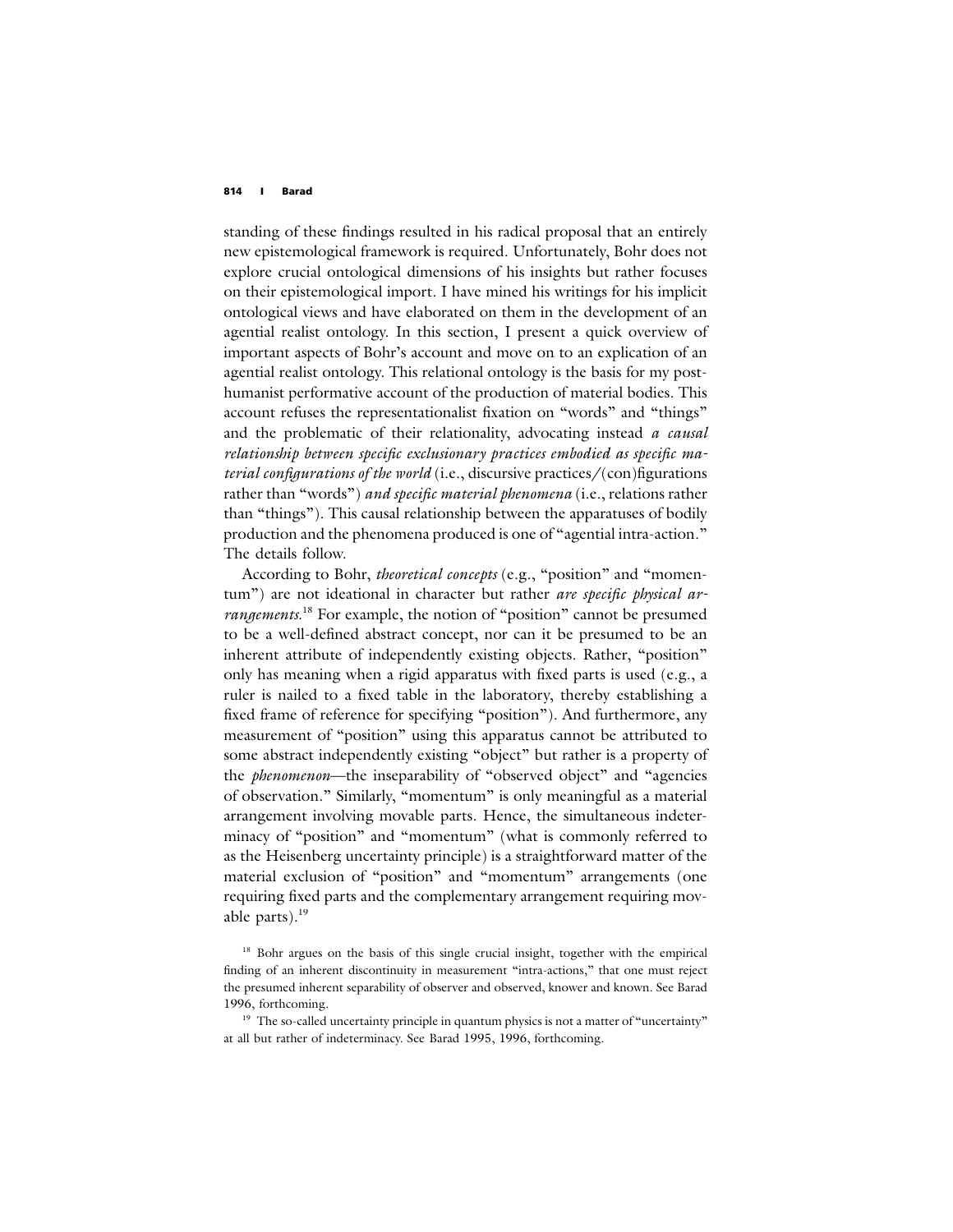### S I G N S Spring 2003 | 815

Therefore, according to Bohr, the primary epistemological unit is not independent objects with inherent boundaries and properties but rather *phenomena*. On my agential realist elaboration, phenomena do not merely mark the epistemological inseparability of "observer" and "observed"; rather, *phenomena are the ontological inseparability of agentially intra-acting "components."* That is, phenomena are ontologically primitive relations—relations without preexisting relata.20 The notion of *intraaction* (in contrast to the usual "interaction," which presumes the prior existence of independent entities/relata) represents a profound conceptual shift. It is through specific agential intra-actions that the boundaries and properties of the "components" of phenomena become determinate and that particular embodied concepts become meaningful. A specific intraaction (involving a specific material configuration of the "apparatus of observation") enacts an *agential cut* (in contrast to the Cartesian cut—an inherent distinction—between subject and object) effecting a separation between "subject" and "object." That is, the agential cut enacts a *local* resolution *within* the phenomenon of the inherent ontological indeterminacy. In other words, relata do not preexist relations; rather, relatawithin-phenomena emerge through specific intra-actions. Crucially then, intra-actions enact *agential separability*—the local condition of *exterioritywithin-phenomena*. The notion of agential separability is of fundamental importance, for in the absence of a classical ontological condition of exteriority between observer and observed it provides the condition for the possibility of objectivity. Moreover, the agential cut enacts a local causal structure among "components" of a phenomenon in the marking of the "measuring agencies" ("effect") by the "measured object" ("cause"). Hence, *the notion of intra-actions constitutes a reworking of the traditional notion of causality*. 21

<sup>&</sup>lt;sup>20</sup> That is, relations are not secondarily derived from independently existing "relata," but rather the mutual ontological dependence of "relata"—the relation—is the ontological primitive. As discussed below, relata only exist *within* phenomena as a result of specific intraactions (i.e., there are no independent relata, only relata-within-relations).

<sup>&</sup>lt;sup>21</sup> A concrete example may be helpful. When light passes through a two-slit diffraction grating and forms a diffraction pattern it is said to exhibit wavelike behavior. But there is also evidence that light exhibits particlelike characteristics, called *photons*. If one wanted to test this hypothesis, the diffraction apparatus could be modified in such a way as to allow a determination of which slit a given photon passes through (since particles only go through a single slit at a time). The result of running this experiment is that the diffraction pattern is destroyed! Classically, these two results together seem contradictory—frustrating efforts to specify the true ontological nature of light. Bohr resolves this wave-particle duality paradox as follows: the objective referent is not some abstract, independently existing entity but rather the phenomenon of light intra-acting with the apparatus. The first apparatus gives determinate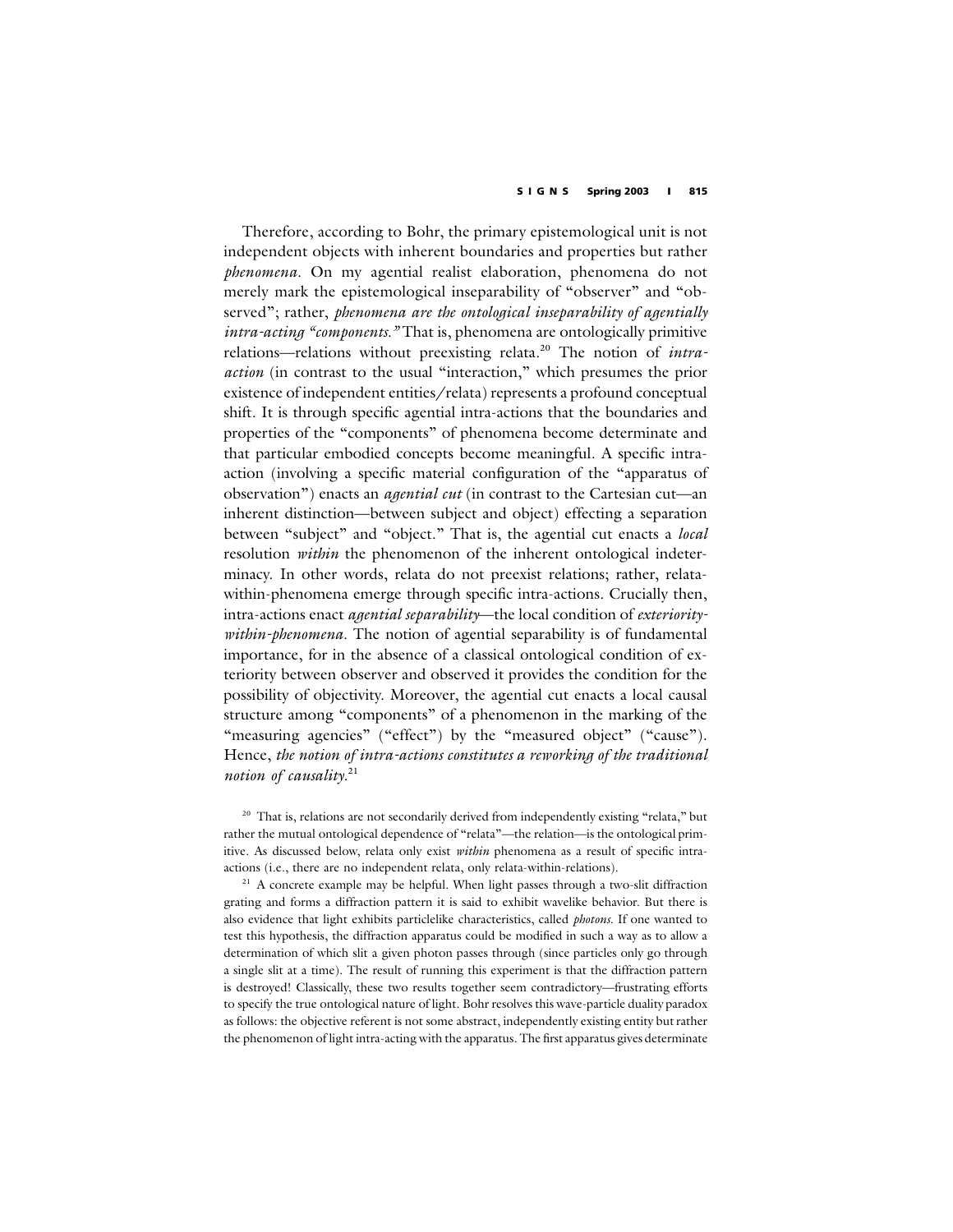In my further elaboration of this agential realist ontology, I argue that phenomena are not the mere result of laboratory exercises engineered by human subjects. Nor can the apparatuses that produce phenomena be understood as observational devices or mere laboratory instruments. Although space constraints do not allow an in-depth discussion of the agential realist understanding of the nature of apparatuses, since apparatuses play such a crucial, indeed constitutive, role in the production of phenomena, I present an overview of the agential realist theoretization of apparatuses before moving on to the question of the nature of phenomena. The proposed elaboration enables an exploration of the implications of the agential realist ontology beyond those specific to understanding the nature of scientific practices. In fact, agential realism offers an understanding of the nature of material-discursive practices, such as those very practices through which different distinctions get drawn, including those between the "social" and the "scientific."<sup>22</sup>

Apparatuses are not inscription devices, scientific instruments set in place before the action happens, or machines that mediate the dialectic of resistance and accommodation. They are neither neutral probes of the natural world nor structures that deterministically impose some particular outcome. In my further elaboration of Bohr's insights, apparatuses are not mere static arrangements *in* the world, but rather *apparatuses are dynamic* (*re*)*configurings of the world, specific agential practices/intra-actions/performances through which specific exclusionary boundaries are enacted.* Apparatuses have no inherent "outside" boundary. This indeterminacy of the "outside" boundary represents the impossibility of closure—the ongoing intra-activity in the iterative reconfiguring of the apparatus of bodily production. Apparatuses are open-ended practices.

Importantly, apparatuses are themselves phenomena. For example, as scientists are well aware, apparatuses are not preformed interchangeable objects that sit atop a shelf waiting to serve a particular purpose. Appa-

meaning to the notion of "wave," while the second provides determinate meaning to the notion of "particle." The notions of "wave" and "particle" do not refer to inherent characteristics of an object that precedes its intra-action. *There are no such independently existing objects with inherent characteristics*. The two different apparatuses effect different cuts, that is, draw different distinctions delineating the "measured object" from the "measuring instrument." In other words, they differ in their local material resolutions of the inherent ontological indeterminacy. There is no conflict because the two different results mark different intra-actions. See Barad 1996, forthcoming for more details.

 $2<sup>22</sup>$  This elaboration is not based on an analogical extrapolation. Rather, I argue that such anthropocentric restrictions to laboratory investigations are not justified and indeed defy the logic of Bohr's own insights. See Barad forthcoming.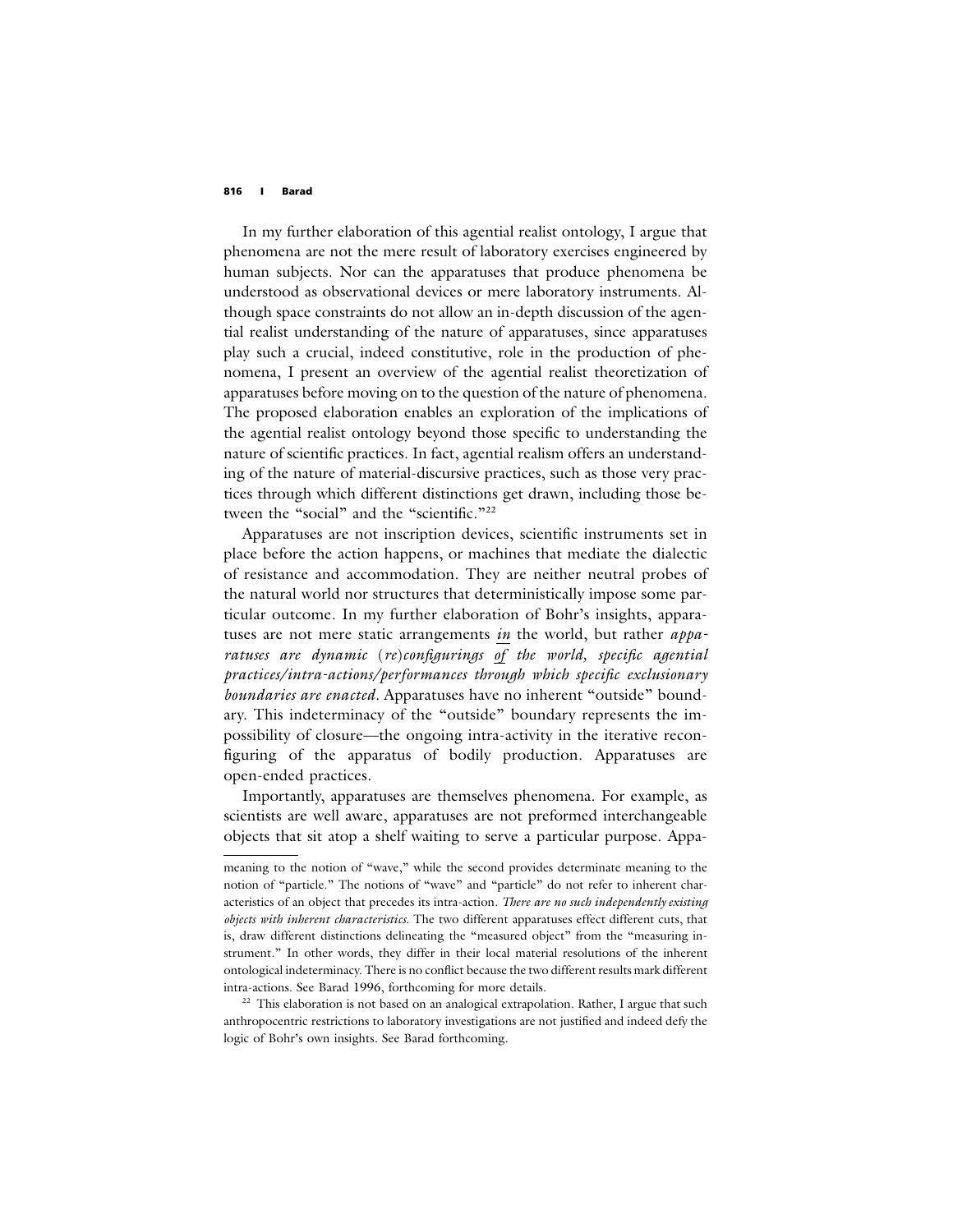ratuses are constituted through particular practices that are perpetually open to rearrangements, rearticulations, and other reworkings. This is part of the creativity and difficulty of doing science: getting the instrumentation to work in a particular way for a particular purpose (which is always open to the possibility of being changed during the experiment as different insights are gained). Furthermore, any particular apparatus is always in the process of intra-acting with other apparatuses, and the enfolding of locally stabilized phenomena (which may be traded across laboratories, cultures, or geopolitical spaces only to find themselves differently materializing) into subsequent iterations of particular practices constitutes important shifts in the particular apparatus in question and therefore in the nature of the intra-actions that result in the production of new phenomena, and so on. Boundaries do not sit still.

With this background we can now return to the question of the nature of phenomena. Phenomena are produced through agential intra-actions of multiple apparatuses of bodily production. Agential intra-actions are specific causal material enactments that may or may not involve "humans." Indeed, it is through such practices that the differential boundaries between "humans" and "nonhumans," "culture" and "nature," the "social" and the "scientific" are constituted. Phenomena are constitutive of reality. Reality is not composed of things-in-themselves or thingsbehind-phenomena but "things"-in-phenomena.23 The world *is* intraactivity in its differential mattering. It is through specific intra-actions that a differential sense of being is enacted in the ongoing ebb and flow of agency. That is, it is through specific intra-actions that phenomena come to matter—in both senses of the word. The world is a dynamic process of intra-activity in the ongoing reconfiguring of locally determinate causal structures with determinate boundaries, properties, meanings, and patterns of marks on bodies. This ongoing flow of agency through which "part" of the world makes itself differentially intelligible to another "part" of the world and through which local causal structures, boundaries, and properties are stabilized and destabilized does not take place in space and time but in the making of spacetime itself. The world is an ongoing open process of mattering through which "mattering" itself acquires meaning and form in the realization of different agential possibilities. Temporality and spatiality emerge in this processual his-

<sup>&</sup>lt;sup>23</sup> Because phenomena constitute the ontological primitives, it makes no sense to talk about independently existing things as somehow behind or as the causes of phenomena. In essence, there are no noumena, only phenomena. Agential realist phenomena are neither Kant's phenomena nor the phenomenologist's phenomena.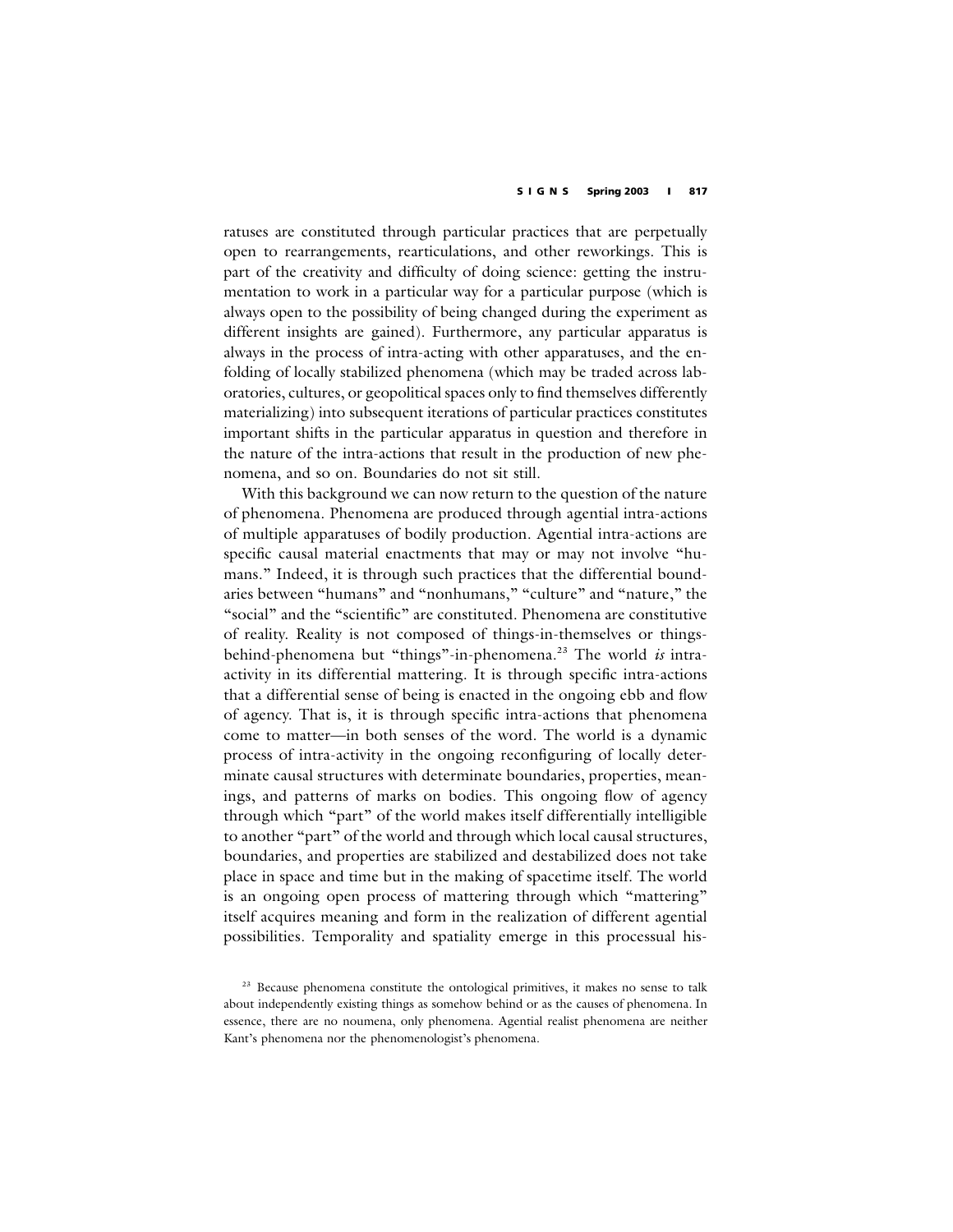toricity. Relations of exteriority, connectivity, and exclusion are reconfigured. The changing topologies of the world entail an ongoing reworking of the very nature of dynamics.

In summary, the universe is agential intra-activity in its becoming. The primary ontological units are not "things" but phenomena—dynamic topological reconfigurings/entanglements/relationalities/(re)articulations. And the primary semantic units are not "words" but material-discursive practices through which boundaries are constituted. This dynamism *is* agency. Agency is not an attribute but the ongoing reconfigurings of the world. On the basis of this performative metaphysics, in the next section I propose a posthumanist refiguration of the nature of materiality and discursivity and the relationship between them, and a posthumanist account of performativity.

### A posthumanist account of material-discursive practices

Discursive practices are often confused with linguistic expression, and meaning is often thought to be a property of words. Hence, discursive practices and meanings are said to be peculiarly human phenomena. But if this were true, how would it be possible to take account of the boundarymaking practices by which the differential constitution of "humans" and "nonhumans" are enacted? It would be one thing if the notion of constitution were to be understood in purely epistemic terms, but it is entirely unsatisfactory when questions of ontology are on the table. If "humans" refers to phenomena, not independent entities with inherent properties but rather beings in their differential becoming, particular material (re)configurings of the world with shifting boundaries and properties that stabilize and destabilize along with specific material changes in what it means to be human, then the notion of discursivity cannot be founded on an inherent distinction between humans and nonhumans. In this section, I propose a posthumanist account of discursive practices. I also outline a concordant reworking of the notion of materiality and hint at an agential realist approach to understanding the relationship between discursive practices and material phenomena.

Meaning is not a property of individual words or groups of words. Meaning is neither intralinguistically conferred nor extralinguistically referenced. Semantic contentfulness is not achieved through the thoughts or performances of individual agents but rather through particular discursive practices. With the inspiration of Bohr's insights, it would also be tempting to add the following agential realist points: meaning is not ide-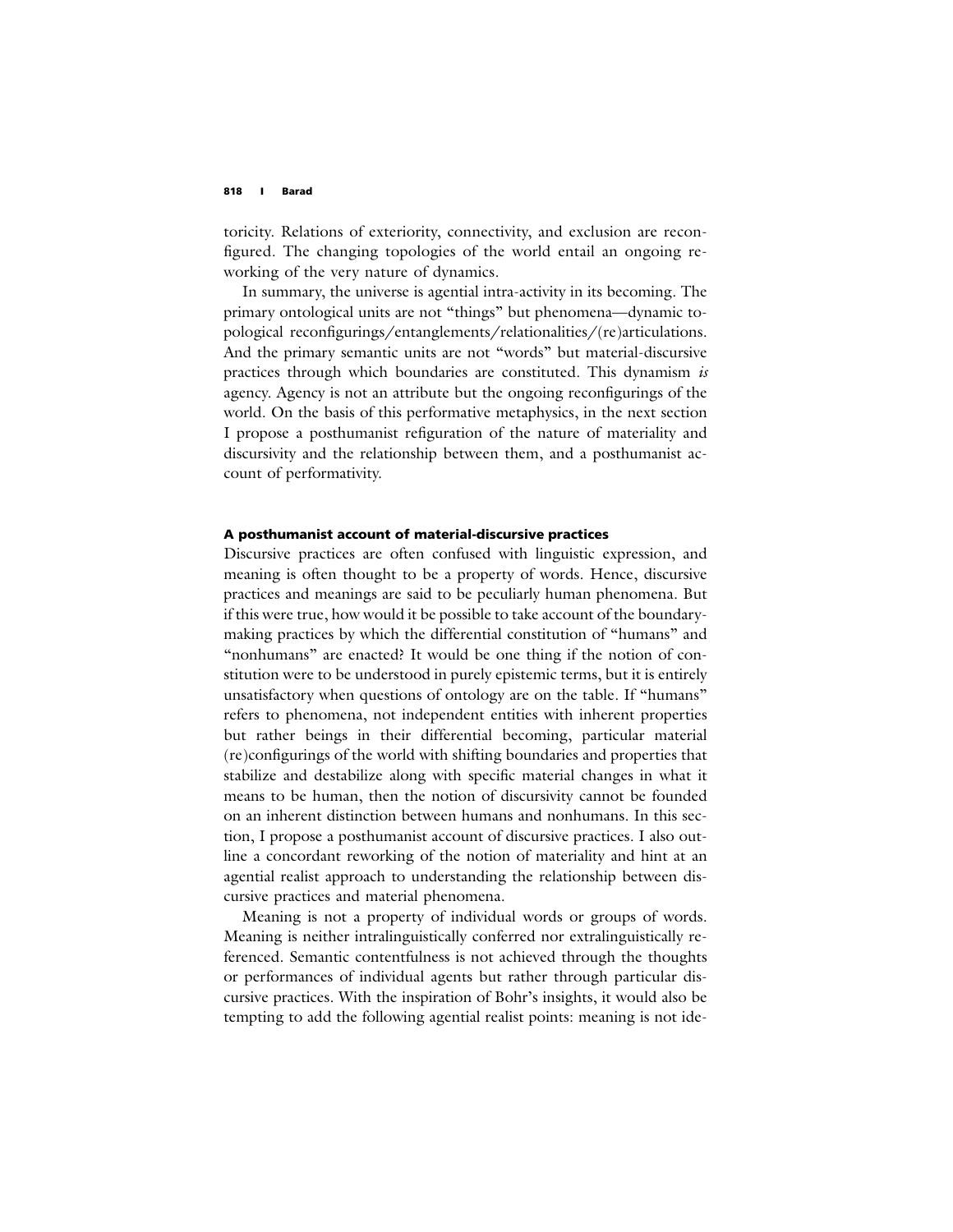ational but rather specific material (re)configurings of the world, and semantic indeterminacy, like ontological indeterminacy, is only locally resolvable through specific intra-actions. But before proceeding, it is probably worth taking a moment to dispel some misconceptions about the nature of discursive practices.

Discourse is not a synonym for language.24 Discourse does not refer to linguistic or signifying systems, grammars, speech acts, or conversations. To think of discourse as mere spoken or written words forming descriptive statements is to enact the mistake of representationalist thinking. Discourse is not what is said; it is that which constrains and enables what can be said. Discursive practices define what counts as meaningful statements. Statements are not the mere utterances of the originating consciousness of a unified subject; rather, statements and subjects emerge from a field of possibilities. This field of possibilities is not static or singular but rather is a dynamic and contingent multiplicity.

According to Foucault, discursive practices are the local sociohistorical material conditions that enable and constrain disciplinary knowledge practices such as speaking, writing, thinking, calculating, measuring, filtering, and concentrating. Discursive practices produce, rather than merely describe, the "subjects" and "objects" of knowledge practices. On Foucault's account these "conditions" are immanent and historical rather than transcendental or phenomenological. That is, they are not conditions in the sense of transcendental, ahistorical, cross-cultural, abstract laws defining the possibilities of experience (Kant), but rather they are actual historically situated social conditions.

Foucault's account of discursive practices has some provocative resonances (and some fruitful dissonances) with Bohr's account of apparatuses and the role they play in the material production of bodies and meanings. For Bohr, apparatuses are particular physical arrangements that give meaning to certain concepts to the exclusion of others; they are the local physical conditions that enable and constrain knowledge practices such as conceptualizing and measuring; they are productive of (and part of) the phenomena produced; they enact a local cut that produces "objects" of particular knowledge practices within the particular phenomena produced. On the basis of his profound insight that "concepts" (which are actual physical arrangements) and "things" do not have determinate boundaries,

<sup>&</sup>lt;sup>24</sup> I am concerned here with the Foucauldian notion of discourse (discursive practices), not formalist and empirical approaches stemming from Anglo-American linguistics, sociolinguistics, and sociology.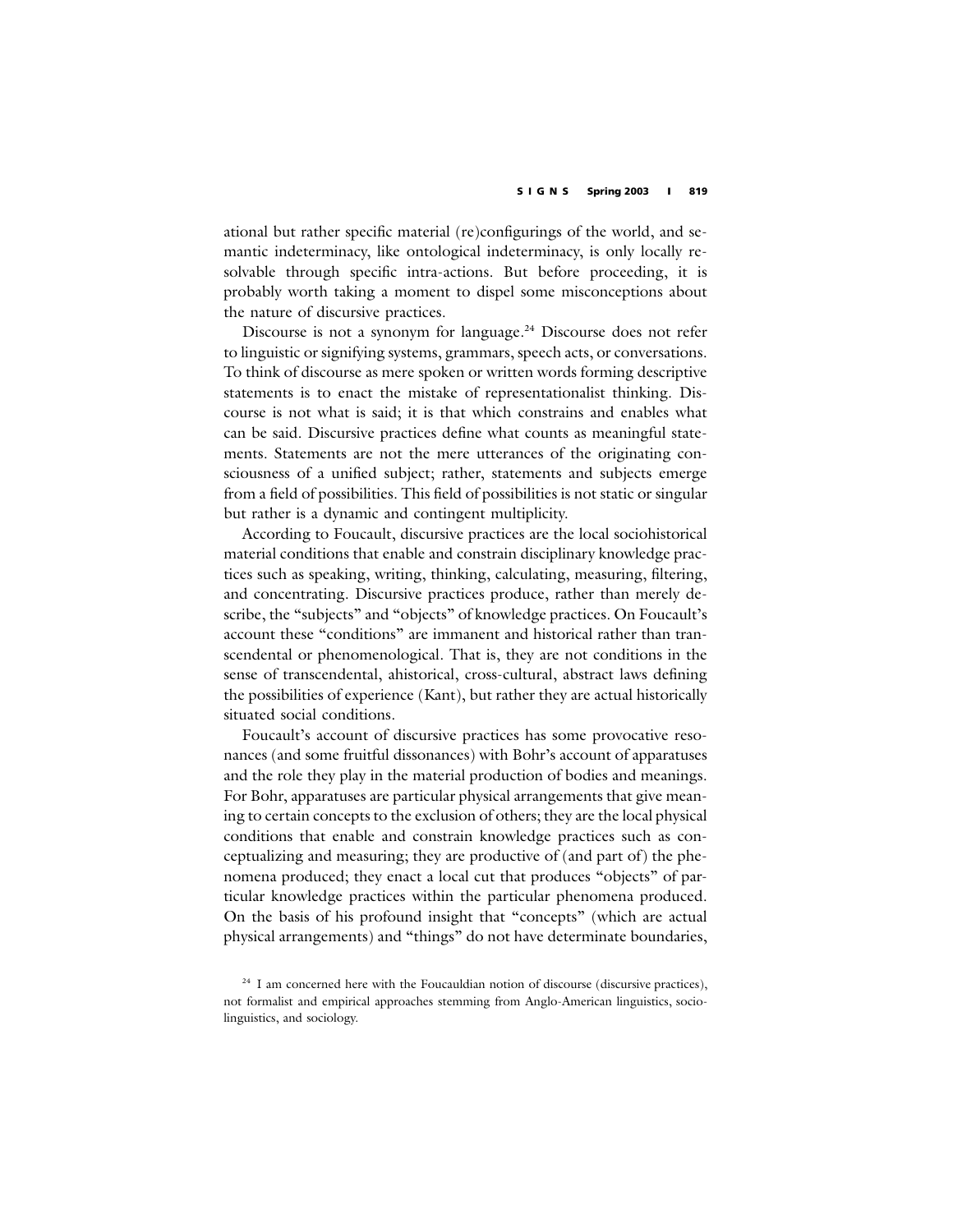### 820 l Barad

properties, or meanings apart from their mutual intra-actions, Bohr offers a new epistemological framework that calls into question the dualisms of object/subject, knower/known, nature/culture, and word/world.

Bohr's insight that concepts are not ideational but rather are actual physical arrangements is clearly an insistence on the materiality of meaning making that goes beyond what is usually meant by the frequently heard contemporary refrain that writing and talking are material practices. Nor is Bohr merely claiming that discourse is "supported" or "sustained" by material practices, as Foucault seems to suggest (though the nature of this "support" is not specified), or that nondiscursive (background) practices determine discursive practices, as some existential-pragmatic philosophers purport.25 Rather, Bohr's point entails a much more intimate relationship between concepts and materiality. In order to better understand the nature of this relationship, it is important to shift the focus from linguistic concepts to discursive practices.

On an agential realist elaboration of Bohr's theoretical framework, apparatuses are not static arrangements in the world that embody particular concepts to the exclusion of others; rather, apparatuses are specific material practices through which local semantic and ontological determinacy are intra-actively enacted. That is, apparatuses are the exclusionary practices of mattering through which intelligibility and materiality are constituted. Apparatuses are material (re)configurings/discursive practices that produce material phenomena in their discursively differentiated becoming. A phenomenon is a dynamic relationality that is locally determinate in its matter and meaning as mutually determined (within a particular phenomenon) through specific causal intra-actions. Outside of particular agential intra-actions, "words" and "things" are indeterminate. Hence, the notions of materiality and discursivity must be reworked in a way that acknowledges their mutual entailment. In particular, on an agential realist account, both materiality and discursive practices are rethought in terms of intraactivity.

On an agential realist account, *discursive practices are specific material*

<sup>25</sup> Foucault makes a distinction between "discursive" and "nondiscursive" practices, where the latter category is reduced to social institutional practices: "The term 'institution' is generally applied to every kind of more-or-less constrained behaviour, everything that functions in a society as a system of constraint and that isn't utterance, in short, *all the field of the non-discursive social, is an institution*" (1980b, 197–98; my italics). This specific social science demarcation is not particularly illuminating in the case of agential realism's posthumanist account, which is not limited to the realm of the social. In fact, it makes no sense to speak of the "nondiscursive" unless one is willing to jettison the notion of causality in its intra-active conception.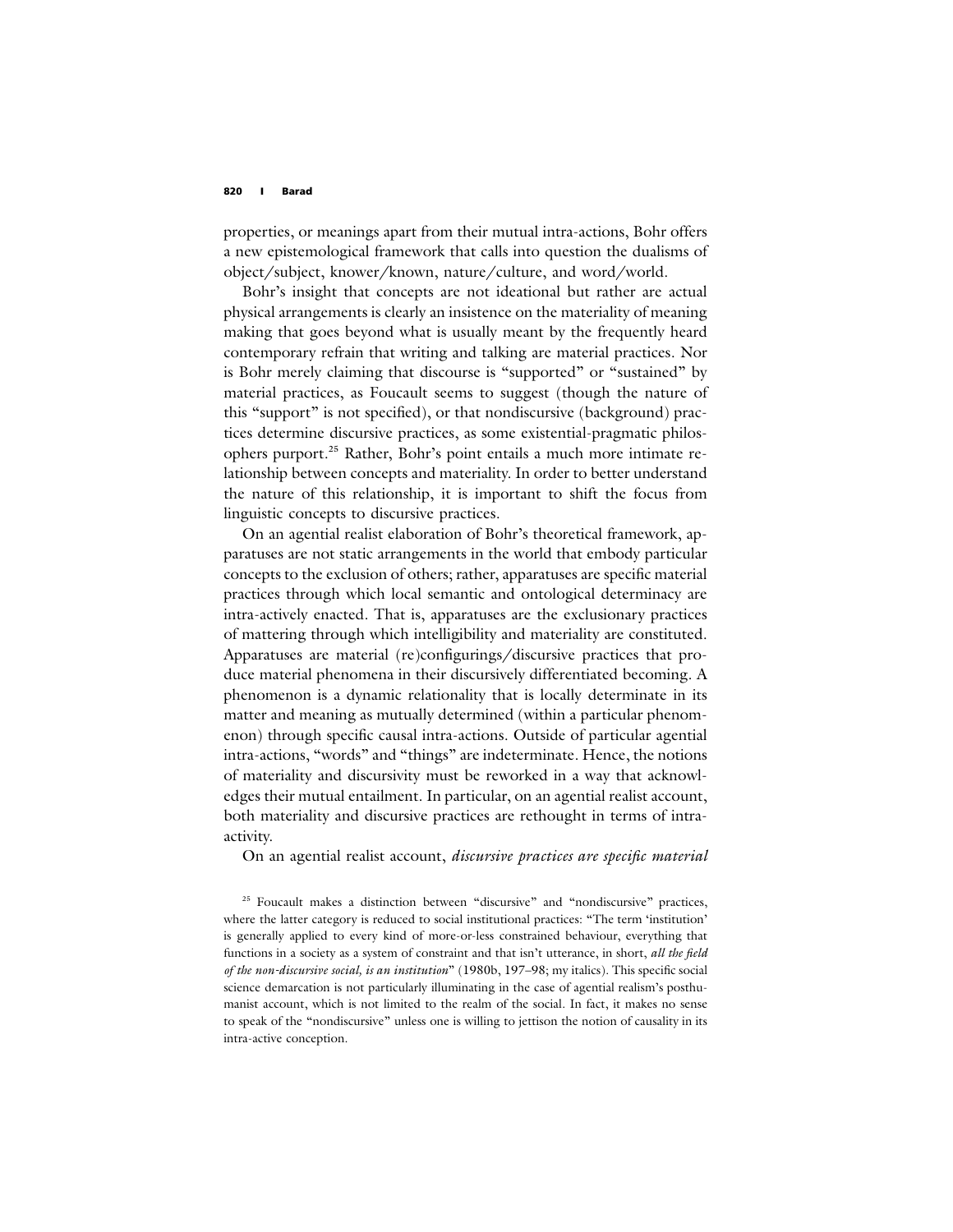### S I G N S Spring 2003 | 821

(*re*)*configurings of the world through which local determinations of boundaries, properties, and meanings are differentially enacted. That is, discursive practices are ongoing agential intra-actions of the world through which local determinacy is enacted within the phenomena produced. Discursive practices are causal intra-actions*—they enact local causal structures through which one "component" (the "effect") of the phenomenon is marked by another "component" (the "cause") in their differential articulation. Meaning is not a property of individual words or groups of words but an ongoing performance of the world in its differential intelligibility. In its causal intraactivity, "part" of the world becomes determinately bounded and propertied in its emergent intelligibility to another "part" of the world. Discursive practices are boundary-making practices that have no finality in the ongoing dynamics of agential intra-activity.

Discursive practices are not speech acts, linguistic representations, or even linguistic performances, bearing some unspecified relationship to material practices. Discursive practices are not anthropomorphic placeholders for the projected agency of individual subjects, culture, or language. Indeed, they are not human-based practices. On the contrary, agential realism's posthumanist account of discursive practices does not fix the boundary between "human" and "nonhuman" before the analysis ever gets off the ground but rather enables (indeed demands) a genealogical analysis of the discursive emergence of the "human." "Human bodies" and "human subjects" do not preexist as such; nor are they mere end products. "Humans" are neither pure cause nor pure effect but part of the world in its open-ended becoming.

Matter, like meaning, is not an individually articulated or static entity. Matter is not little bits of nature, or a blank slate, surface, or site passively awaiting signification; nor is it an uncontested ground for scientific, feminist, or Marxist theories. Matter is not a support, location, referent, or source of sustainability for discourse. Matter is not immutable or passive. It does not require the mark of an external force like culture or history to complete it. Matter is always already an ongoing historicity.<sup>26</sup>

<sup>&</sup>lt;sup>26</sup> In her critique of constructivism within feminist theory Judith Butler puts forward an account of materialization that seeks to acknowledge these important points. Reworking the notion of matter as a process of materialization brings to the fore the importance of recognizing matter in its historicity and directly challenges representationalism's construal of matter as a passive blank site awaiting the active inscription of culture and the representationalist positioning of the relationship between materiality and discourse as one of absolute exteriority. Unfortunately, however, Butler's theory ultimately reinscribes matter as a passive product of discursive practices rather than as an active agent participating in the very process of materialization. This deficiency is symptomatic of an incomplete assessment of important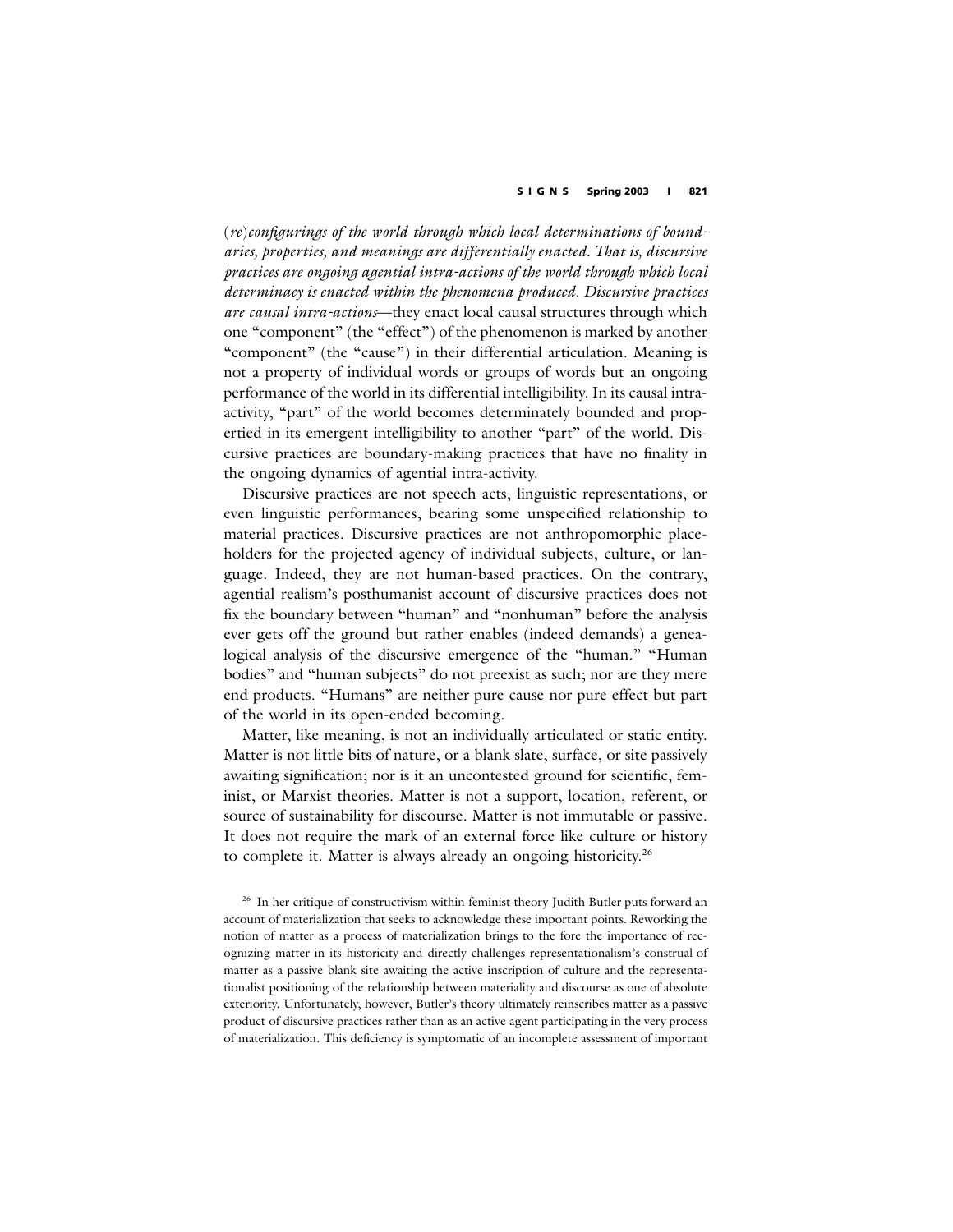On an agential realist account, matter does not refer to a fixed substance; rather, *matter is substance in its intra-active becoming—not a thing, but a doing, a congealing of agency. Matter is a stabilizing and destabilizing process of iterative intra-activity*. Phenomena—the smallest material units (relational "atoms")—come to matter through this process of ongoing intra-activity. That is, *matter refers to the materiality/materialization of phenomena*, not to an inherent fixed property of abstract independently existing objects of Newtonian physics (the modernist realization of the Democritean dream of atoms and the void).

Matter is not simply "a kind of citationality" (Butler 1993, 15), the surface effect of human bodies, or the end product of linguistic or discursive acts. Material constraints and exclusions and the material dimensions of regulatory practices are important factors in the process of materialization. The dynamics of intra-activity entails matter as an *active* "agent" in its ongoing materialization.

Boundary-making practices, that is, discursive practices, are fully implicated in the dynamics of intra-activity through which phenomena come to matter. In other words, materiality is discursive (i.e., material phenomena are inseparable from the apparatuses of bodily production: matter emerges out of and includes as part of its being the ongoing reconfiguring of boundaries), just as discursive practices are always already material (i.e., they are ongoing material (re)configurings of the world). Discursive practices and material phenomena do not stand in a relationship of externality to one another; rather, the material and the discursive are mutually implicated in the dynamics of intra-activity. But nor are they reducible to one another. The relationship between the material and the discursive is one of mutual entailment. Neither is articulated/articulable in the absence of the other; matter and meaning are mutually articulated. Neither discursive practices nor material phenomena are ontologically or epistemologically prior. Neither can be explained in terms of the other. Neither has privileged status in determining the other.

Apparatuses of bodily production and the phenomena they produce are material-discursive in nature. *Material-discursive practices are specific iterative enactments—agential intra-actions—through which matter is dif-*

causal factors and an incomplete reworking of "causality" in understanding the nature of discursive practices (and material phenomena) in their productivity. Furthermore, Butler's theory of materiality is limited to an account of the materialization of human bodies or, more accurately, to the construction of the contours of the human body. Agential realism's relational ontology enables a further reworking of the notion of materialization that acknowledges the existence of important linkages between discursive practices and material phenomena without the anthropocentric limitations of Butler's theory.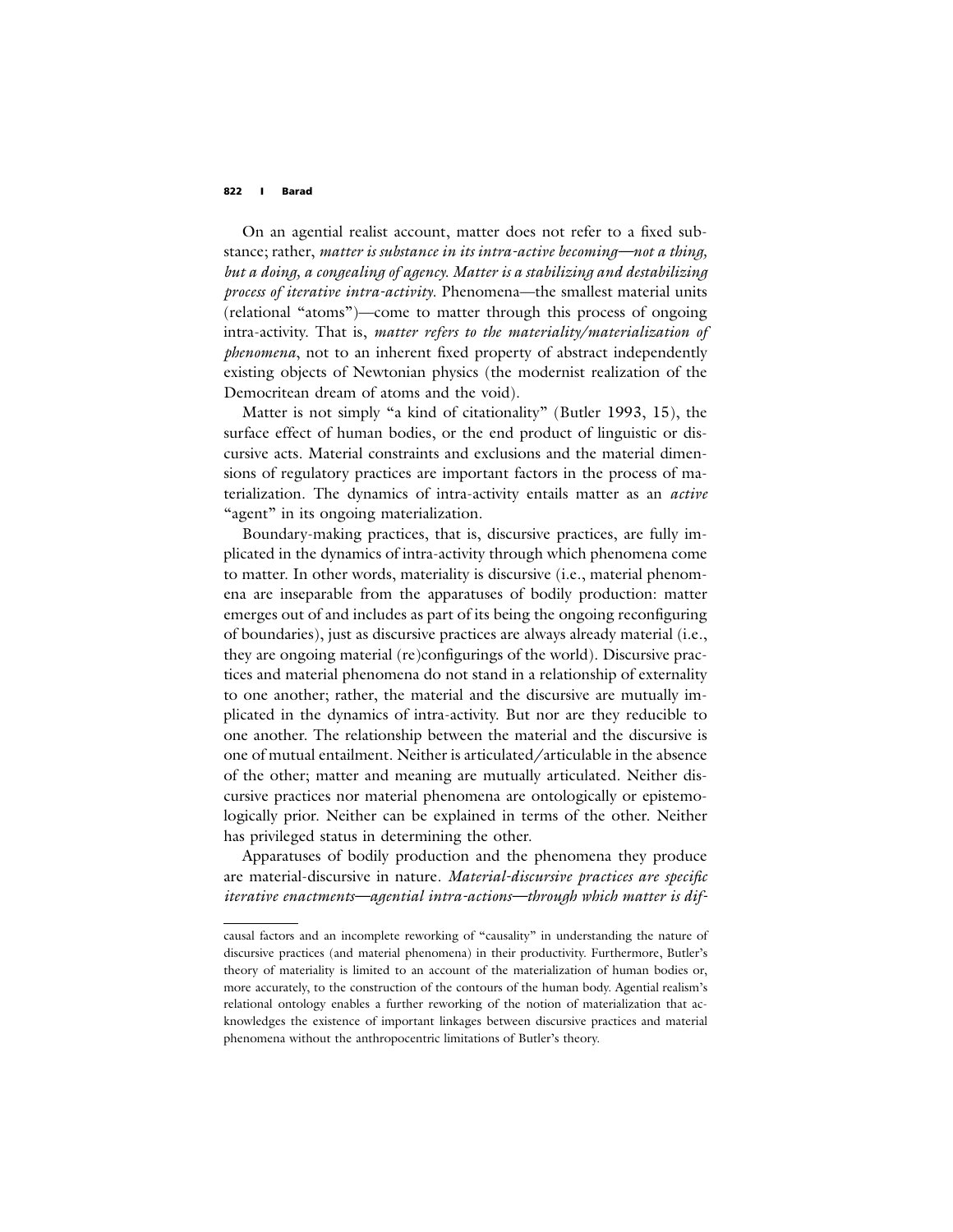### S I G N S Spring 2003 | 823

*ferentially engaged and articulated* (*in the emergence of boundaries and meanings*)*, reconfiguring the material-discursive field of possibilities in the iterative dynamics of intra-activity that is agency*. Intra-actions are causally constraining nondeterministic enactments through which matter-in-theprocess-of-becoming is sedimented out and enfolded in further materializations.27

Material conditions matter, not because they "support" particular discourses that are the actual generative factors in the formation of bodies but rather because *matter comes to matter* through the iterative intraactivity of the world in its becoming. The point is not merely that there are important material factors in addition to discursive ones; rather, the issue is the conjoined material-discursive nature of constraints, conditions, and practices. The fact that material and discursive constraints and exclusions are intertwined points to the limited validity of analyses that attempt to determine individual effects of material or discursive factors.<sup>28</sup> Furthermore, the conceptualization of materiality offered by agential realism makes it possible to take account of material constraints and conditions once again without reinscribing traditional empiricist assumptions concerning the transparent or immediate given-ness of the world and without falling into the analytical stalemate that simply calls for a recognition of our mediated access to the world and then rests its case. The ubiquitous pronouncements proclaiming that experience or the material world is "mediated" have offered precious little guidance about how to proceed. The notion of mediation has for too long stood in the way of a more thoroughgoing accounting of the empirical world. The reconceptualization of materiality offered here makes it possible to take the empirical world seriously once again, but this time with the understanding that the objective referent is phenomena, not the seeming "immediately given-ness" of the world.

All bodies, not merely "human" bodies, come to matter through the world's iterative intra-activity—its performativity. This is true not only of the surface or contours of the body but also of the body in the fullness of its physicality, including the very "atoms" of its being. Bodies are not objects with inherent boundaries and properties; they are material-discursive phenomena. "Human" bodies are not inherently different from "nonhuman" ones. What constitutes the "human" (and the "nonhuman") is not a fixed or pregiven notion, but nor is it a free-floating ideality. What is at issue is not some ill-defined process

<sup>&</sup>lt;sup>27</sup> The nature of causal intra-actions is discussed further in the next section.

<sup>28</sup> See Barad 1998b, 2001a, 2001b, forthcoming for examples.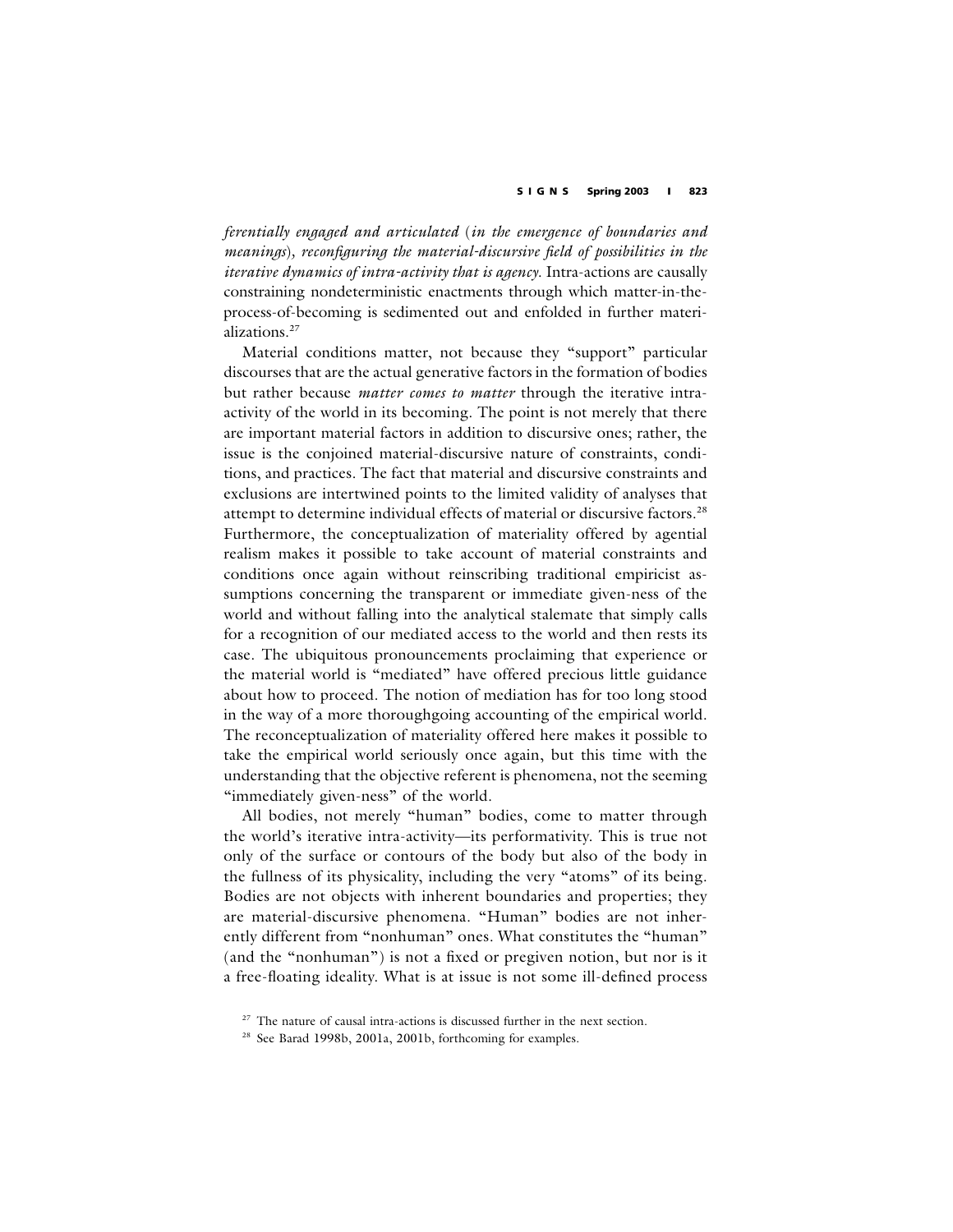by which human-based linguistic practices (materially supported in some unspecified way) manage to produce substantive bodies/bodily substances but rather a material dynamics of intra-activity: material apparatuses produce material phenomena through specific causal intraactions, where "material" is always already material-discursive—*that is what it means to matter*. Theories that focus exclusively on the materialization of "human" bodies miss the crucial point that the very practices by which the differential boundaries of the "human" and the "nonhuman" are drawn are always already implicated in particular materializations. The differential constitution of the "human" ("nonhuman") is always accompanied by particular exclusions and always open to contestation. This is a result of the nondeterministic causal nature of agential intra-actions, a crucial point that I take up in the next section.

## The nature of production and the production of nature: Agency and causality

What is the nature of causality on this account? What possibilities exist for agency, for intervening in the world's becoming? Where do the issues of responsibility and accountability enter in?

Agential intra-actions are causal enactments. Recall that an agential cut effects a local separability of different "component parts" of the phenomenon, one of which ("the cause") expresses itself in effecting and marking the other ("the effect"). In a scientific context this process is known as a "measurement." (Indeed, the notion of "measurement" is nothing more or less than a causal intra-action.)<sup>29</sup> Whether it is thought of as a "measurement," or as part of the universe making itself intelligible to another part in its ongoing differentiating intelligibility and materialization, is a matter of preference.<sup>30</sup> Either way, what is important about causal intraactions is the fact that marks are left on bodies. Objectivity means being accountable to marks on bodies.

This causal structure differs in important respects from the common choices of absolute exteriority and absolute interiority and of determinism

<sup>&</sup>lt;sup>29</sup> I am grateful to Joe Rouse for putting this point so elegantly (private conversation). Rouse (2002) suggests that *measurement* need not be a term about laboratory operations, that before answering whether or not something is a measurement a prior question must be considered, namely, What constitutes a measurement of what?

<sup>&</sup>lt;sup>30</sup> Intelligibility is not a human-based affair. It is a matter of differential articulations and differential responsiveness/engagement. Vicki Kirby (1997) makes a similar point.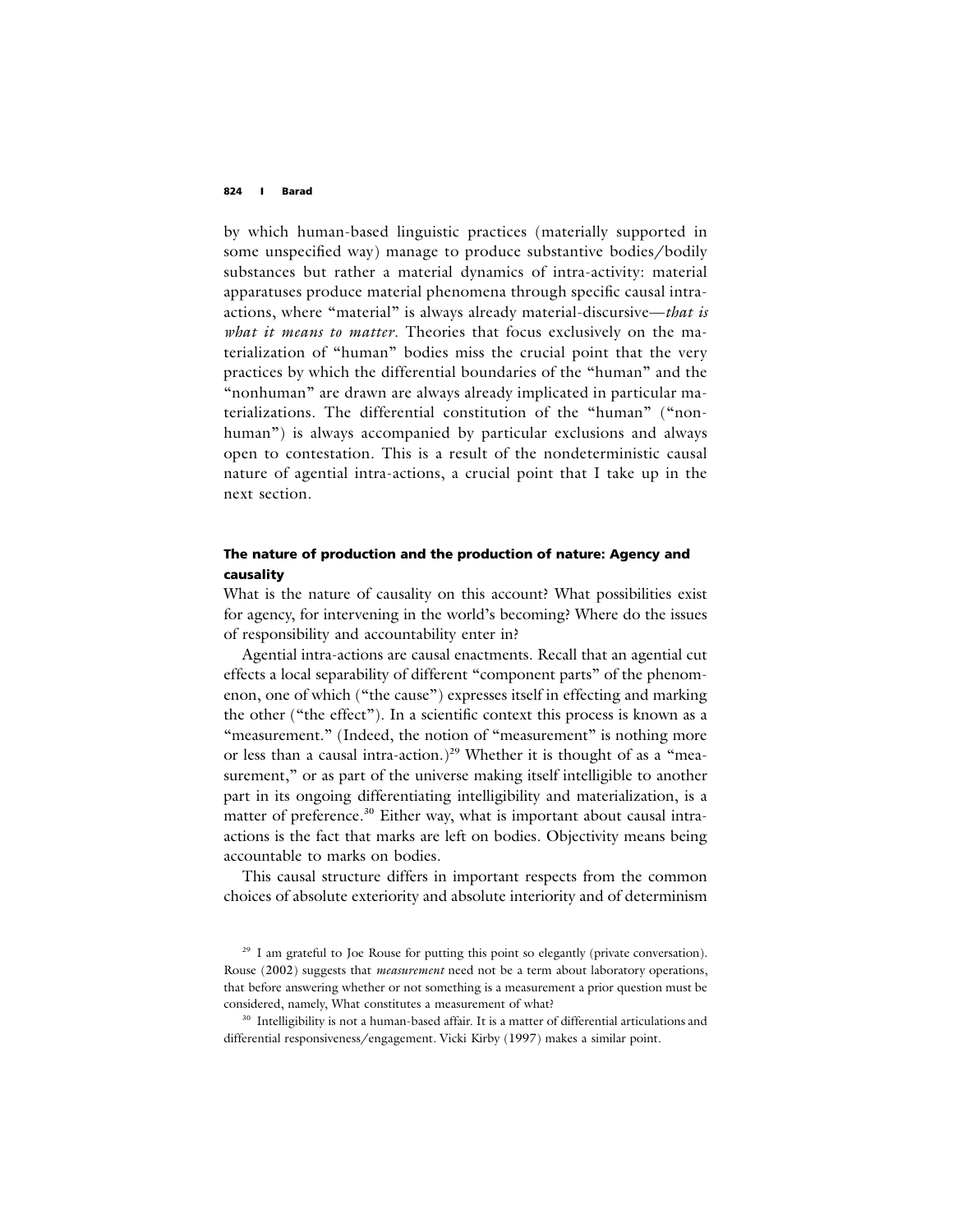and free will. In the case of the geometry of absolute exteriority, the claim that cultural practices produce material bodies starts with the metaphysical presumption of the ontological distinction of the former set from the latter. The inscription model of constructivism is of this kind: culture is figured as an external force acting on passive nature. There is an ambiguity in this model as to whether nature exists in any prediscursive form prior to its marking by culture. If there is such an antecedent entity then its very existence marks the inherent limit of constructivism. In this case, the rhetoric should be softened to more accurately reflect the fact that the force of culture "shapes" or "inscribes" nature but does not materially *produce* it. On the other hand, if there is no preexistent nature, then it behooves those who advocate such a theory to explain how it is that culture can materially produce that from which it is allegedly ontologically distinct, namely nature. What is the mechanism of this production? The other usual alternative is also not attractive: the geometry of absolute interiority amounts to a reduction of the effect to its cause, or in this case nature to culture, or matter to language, which amounts to one form or another of idealism.

Agential separability presents an alternative to these unsatisfactory options.31 It postulates a sense of "exteriority within," one that rejects the previous geometries and opens up a much larger space that is more appropriately thought of as a changing topology.32 More specifically, *agential separability* is a matter of *exteriority within* (*material-discursive*) *phenom*ena. Hence, no priority is given to either materiality or discursivity.<sup>33</sup> There

<sup>31</sup> Butler also rejects both of these options, proposing an alternative that she calls the "constitutive outside." The "constitutive outside" is an exteriority *within language*—it is the "that which" to which language is impelled to respond in the repeated attempt to capture the persistent loss or absence of that which cannot be captured. It is this persistent demand for, and inevitable failure of, language to resolve that demand that opens up a space for resignification—a form of agency—within the terms of that reiteration. But the fact that language itself is an enclosure that contains the constitutive outside amounts to an unfortunate reinscription of matter as subservient to the play of language and displays a commitment to an unacceptable anthropocentrism, reducing the possibilities for agency to resignification.

<sup>32</sup> Geometry is concerned with shapes and sizes (this is true even of the non-Euclidean varieties, such as geometries built on curved surfaces like spheres rather than on flat planes), whereas topology investigates questions of connectivity and boundaries. Although spatiality is often thought of geometrically, particularly in terms of the characteristics of enclosures (like size and shape), this is only one way of thinking about space. Topological features of manifolds can be extremely important. For example, two points that seem far apart geometrically may, given a particular connectivity of the spatial manifold, actually be proximate to one another (as, e.g., in the case of cosmological objects called "wormholes").

<sup>33</sup> In contrast to Butler's "constitutive outside," for example.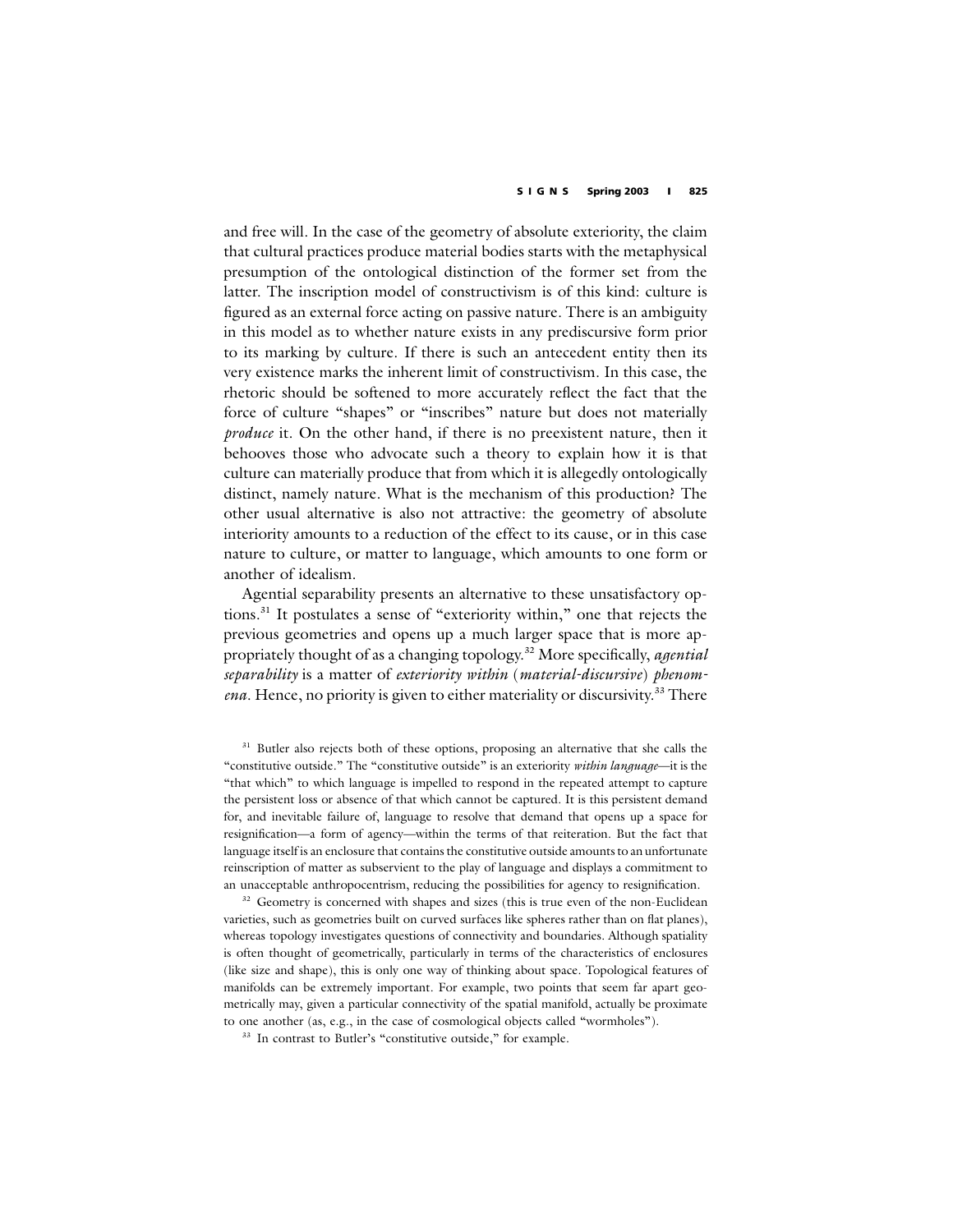is no geometrical relation of absolute exteriority between a "causal apparatus" and a "body effected," nor an idealistic collapse of the two, but rather an ongoing topological dynamics that enfolds the spacetime manifold upon itself, a result of the fact that the apparatuses of bodily production (which are themselves phenomena) are (also) part of the phenomena they produce. Matter plays an active, indeed agential, role in its iterative materialization, but this is not the only reason that the space of agency is much larger than that postulated in many other critical social theories.34 Intra-actions always entail particular exclusions, and exclusions foreclose any possibility of determinism, providing the condition of an open future.35 Therefore, intra-actions are constraining but not determining. That is, intra-activity is neither a matter of strict determinism nor unconstrained freedom. The future is radically open at every turn. This open sense of futurity does not depend on the clash or collision of cultural demands; rather, it is inherent in the nature of intra-activity—even when apparatuses are primarily reinforcing, agency is not foreclosed. Hence, the notion of intra-actions reformulates the traditional notion of causality and opens up a space, indeed a relatively large space, for material-discursive forms of agency.

A posthumanist formulation of performativity makes evident the importance of taking account of "human," "nonhuman," and "cyborgian" forms of agency (indeed all such material-discursive forms). This is both possible and necessary because agency is a matter of changes in the apparatuses of bodily production, and such changes take place through various intra-actions, some of which remake the boundaries that delineate the differential constitution of the "human." Holding the category "human" fixed excludes an entire range of possibilities in advance, eliding important dimensions of the workings of power.

On an agential realist account, agency is cut loose from its traditional humanist orbit. Agency is not aligned with human intentionality or subjectivity. Nor does it merely entail resignification or other specific kinds of moves within a social geometry of antihumanism. Agency is a matter of intra-acting; it is an enactment, not something that someone or some-

<sup>&</sup>lt;sup>34</sup> For example, the space of agency is much larger than that postulated by Butler's or Louis Althusser's theories. There is more to agency than the possibilities of linguistic resignification, and the circumvention of deterministic outcome does not require a clash of apparatuses/discursive demands (i.e., overdetermination).

<sup>&</sup>lt;sup>35</sup> This is true at the atomic level as well. Indeed, as Bohr emphasizes, the mutual exclusivity of "position" and "momentum" is what makes the notion of causality in quantum physics profoundly different from the determinist sense of causality of classical Newtonian physics.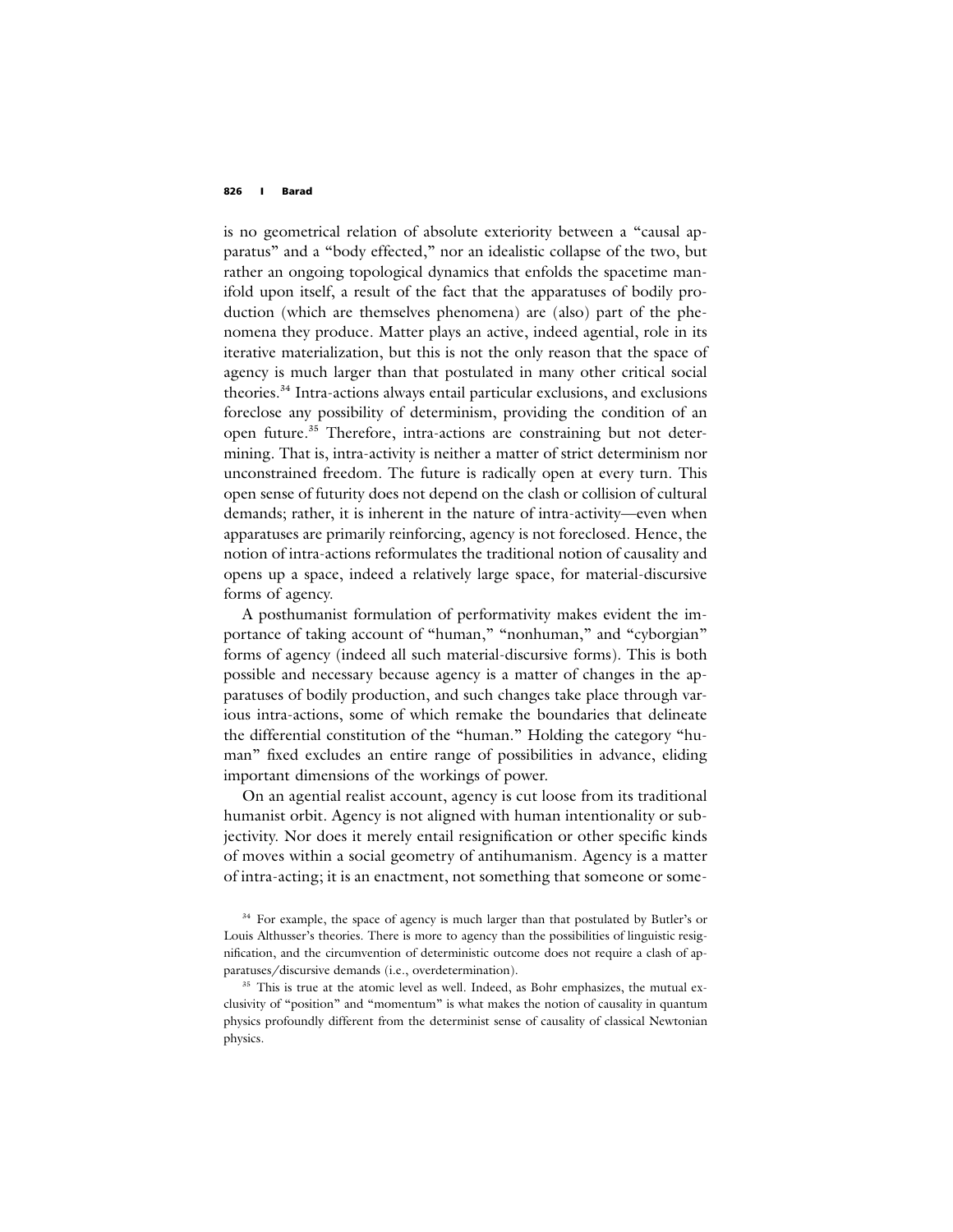thing has. Agency cannot be designated as an attribute of "subjects" or "objects" (as they do not preexist as such). Agency is not an attribute whatsoever—it is "doing"/"being" in its intra-activity. Agency is the enactment of iterative changes to particular practices through the dynamics of intra-activity. Agency is about the possibilities and accountability entailed in reconfiguring material-discursive apparatuses of bodily production, including the boundary articulations and exclusions that are marked by those practices in the enactment of a causal structure. Particular possibilities for acting exist at every moment, and these changing possibilities entail a responsibility to intervene in the world's becoming, to contest and rework what matters and what is excluded from mattering.

### Conclusions

Feminist studies, queer studies, science studies, cultural studies, and critical social theory scholars are among those who struggle with the difficulty of coming to terms with the weightiness of the world. On the one hand, there is an expressed desire to recognize and reclaim matter and its kindred reviled Others exiled from the familiar and comforting domains of culture, mind, and history, not simply to altruistically advocate on behalf of the subaltern but in the hopes of finding a way to account for our own finitude. Can we identify the limits and constraints, if not the grounds, of discourse-knowledge in its productivity? But despite its substance, in the end, according to many contemporary attempts at its salvation, it is not matter that reels in the unruliness of infinite possibilities; rather, it is the very existence of finitude that gets defined as matter. Caught once again looking at mirrors, it is either the face of transcendence or our own image. It is as if there are no alternative ways to conceptualize matter: the only options seem to be the naïveté of empiricism or the same old narcissistic bedtime stories.

I have proposed a posthumanist materialist account of performativity that challenges the positioning of materiality as either a given or a mere effect of human agency. On an agential realist account, materiality is an active factor in processes of materialization. Nature is neither a passive surface awaiting the mark of culture nor the end product of cultural performances. The belief that nature is mute and immutable and that all prospects for significance and change reside in culture is a reinscription of the nature/ culture dualism that feminists have actively contested. Nor, similarly, can a human/nonhuman distinction be hardwired into any theory that claims to take account of matter in the fullness of its historicity. Feminist science studies scholars in particular have emphasized that foundational inscriptions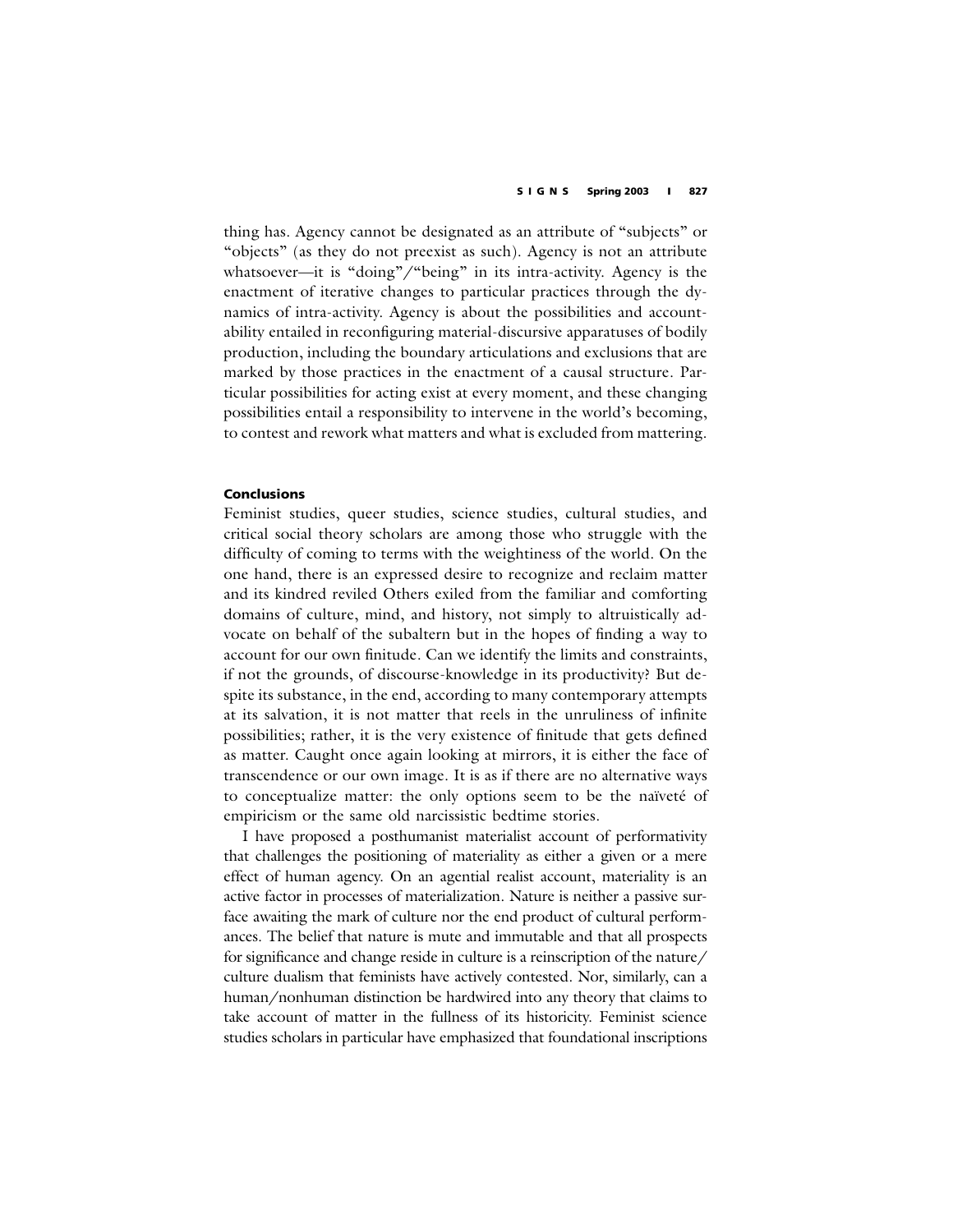### 828 l Barad

of the nature/culture dualism foreclose the understanding of how "nature" and "culture" are formed, an understanding that is crucial to both feminist and scientific analyses. They have also emphasized that the notion of "formation" in no way denies the material reality of either "nature" or "culture." Hence, any performative account worth its salt would be ill advised to incorporate such anthropocentric values in its foundations.

A crucial part of the performative account that I have proposed is a rethinking of the notions of discursive practices and material phenomena and the relationship between them. On an agential realist account, discursive practices are not human-based activities but rather specific material (re)configurings of the world through which local determinations of boundaries, properties, and meanings are differentially enacted. And matter is not a fixed essence; rather, matter is substance in its intra-active becoming—not a thing but a doing, a congealing of agency. And performativity is not understood as iterative citationality (Butler) but rather iterative intra-activity.

On an agential realist account of technoscientific practices, the "knower" does not stand in a relation of absolute externality to the natural world being investigated—there is no such exterior observational point.<sup>36</sup> It is therefore not absolute exteriority that is the condition of possibility for objectivity but rather agential separability—exteriority within phenomena.<sup>37</sup> "We" are not outside observers of the world. Nor are we simply located at particular places *in* the world; rather, we are part *of* the world in its ongoing intra-activity. This is a point Niels Bohr tried to get at in his insistence that our epistemology must take account of the fact that we are a part of that nature we seek to understand. Unfortunately, however, he cuts short important posthumanist implications of this insight in his ultimately humanist understanding of the "we." Vicki Kirby eloquently articulates this important posthumanist point: "I'm trying to complicate the locatability of human identity as a here and now, an enclosed and finished product, a causal force upon Nature. Or even . . . as something within Nature. I don't want the human to be in Nature, as if Nature is a container. Identity is inherently unstable, differentiated, dispersed, and yet strangely coherent. If I say 'this is Nature itself,' an expression that

<sup>36</sup> Others have made this point as well, e.g., Haraway 1991; Kirby 1997; Rouse 2002; and Bohr.

<sup>&</sup>lt;sup>37</sup> The notion of agential separability, which is predicated on the agential realist notion of intra-actions, has far-reaching consequences. Indeed, it can be shown to play a critical role in the resolution of the "measurement problem" and other long-standing problems in quantum theory. See Barad forthcoming.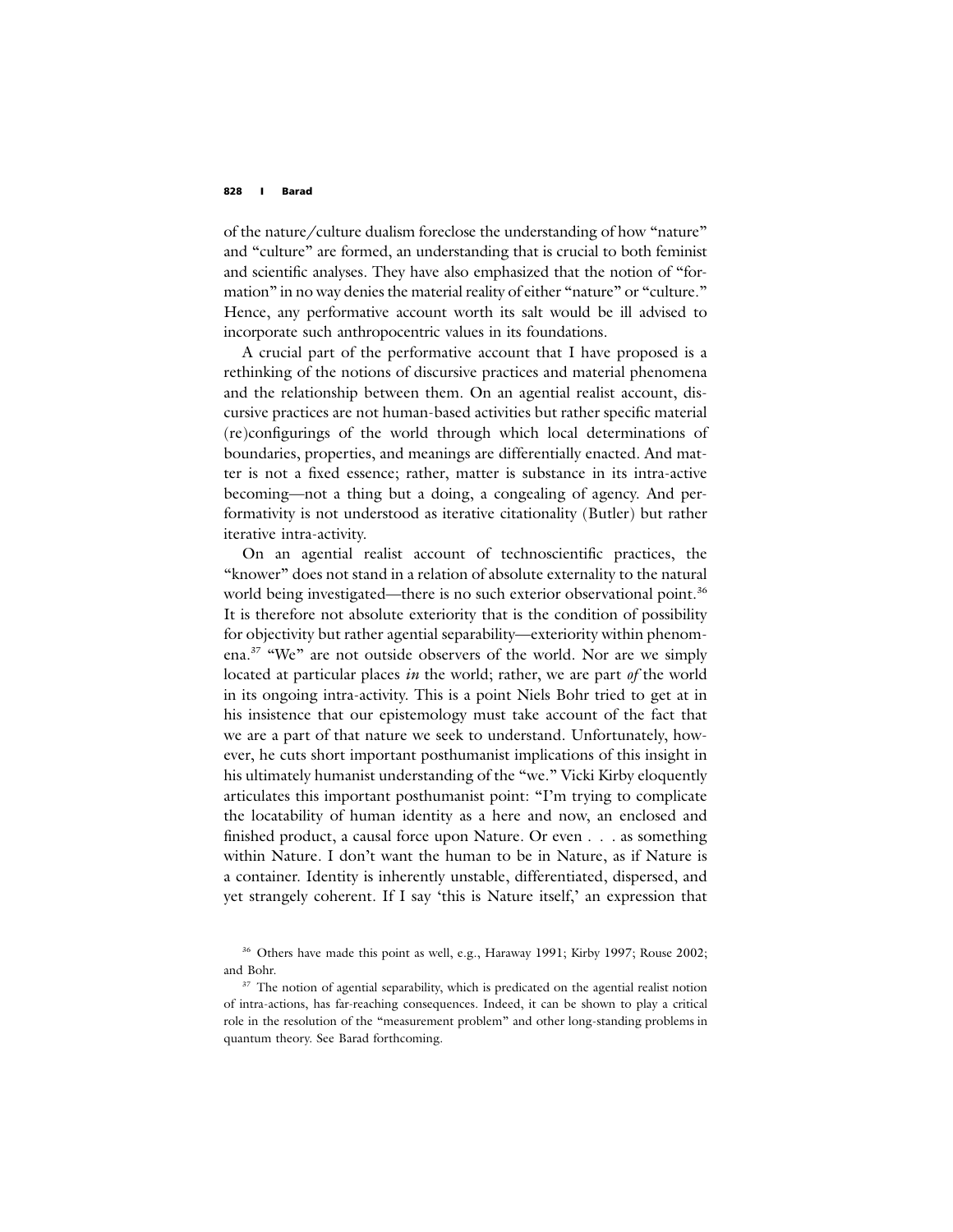usually denotes a prescriptive essentialism and that's why we avoid it, I've actually animated this 'itself' and even suggested that 'thinking' isn't the other of nature. Nature performs itself differently."38

The particular configuration that an apparatus takes is not an arbitrary construction of "our" choosing; nor is it the result of causally deterministic power structures. "Humans" do not simply assemble different apparatuses for satisfying particular knowledge projects but are themselves specific local parts of the world's ongoing reconfiguring. To the degree that laboratory manipulations, observational interventions, concepts, or other human practices have a role to play it is as part of the material configuration of the world in its intra-active becoming. "Humans" are part of the worldbody space in its dynamic structuration.

There is an important sense in which practices of knowing cannot be fully claimed as human practices, not simply because we use nonhuman elements in our practices but because knowing is a matter of part of the world making itself intelligible to another part. Practices of knowing and being are not isolatable, but rather they are mutually implicated. We do not obtain knowledge by standing outside of the world; we know because "we" are *of* the world. We are part of the world in its differential becoming. The separation of epistemology from ontology is a reverberation of a metaphysics that assumes an inherent difference between human and nonhuman, subject and object, mind and body, matter and discourse. *Onto-epistem-ology*—the study of practices of knowing in being—is probably a better way to think about the kind of understandings that are needed to come to terms with how specific intra-actions matter.

*Women's Studies Program, Philosophy Department, and Program in Critical Social Thought Mount Holyoke College*

#### References

- Barad, Karen. 1995. "A Feminist Approach to Teaching Quantum Physics." In *Teaching the Majority: Breaking the Gender Barrier in Science, Mathematics, and Engineering*, ed. Sue V. Rosser, 43–75. Athene Series. New York: Teacher's College Press.
	- -. 1996. "Meeting the Universe Halfway: Realism and Social Constructivism without Contradiction." In *Feminism, Science, and the Philosophy of Science*, ed.

<sup>38</sup> Vicki Kirby (private communication, 2002). Kirby's sustained interrogation of the tenacious nature/culture binary is unparalleled. See Kirby 1997 for a remarkable "materialist" (my description) reading of Derridean theory.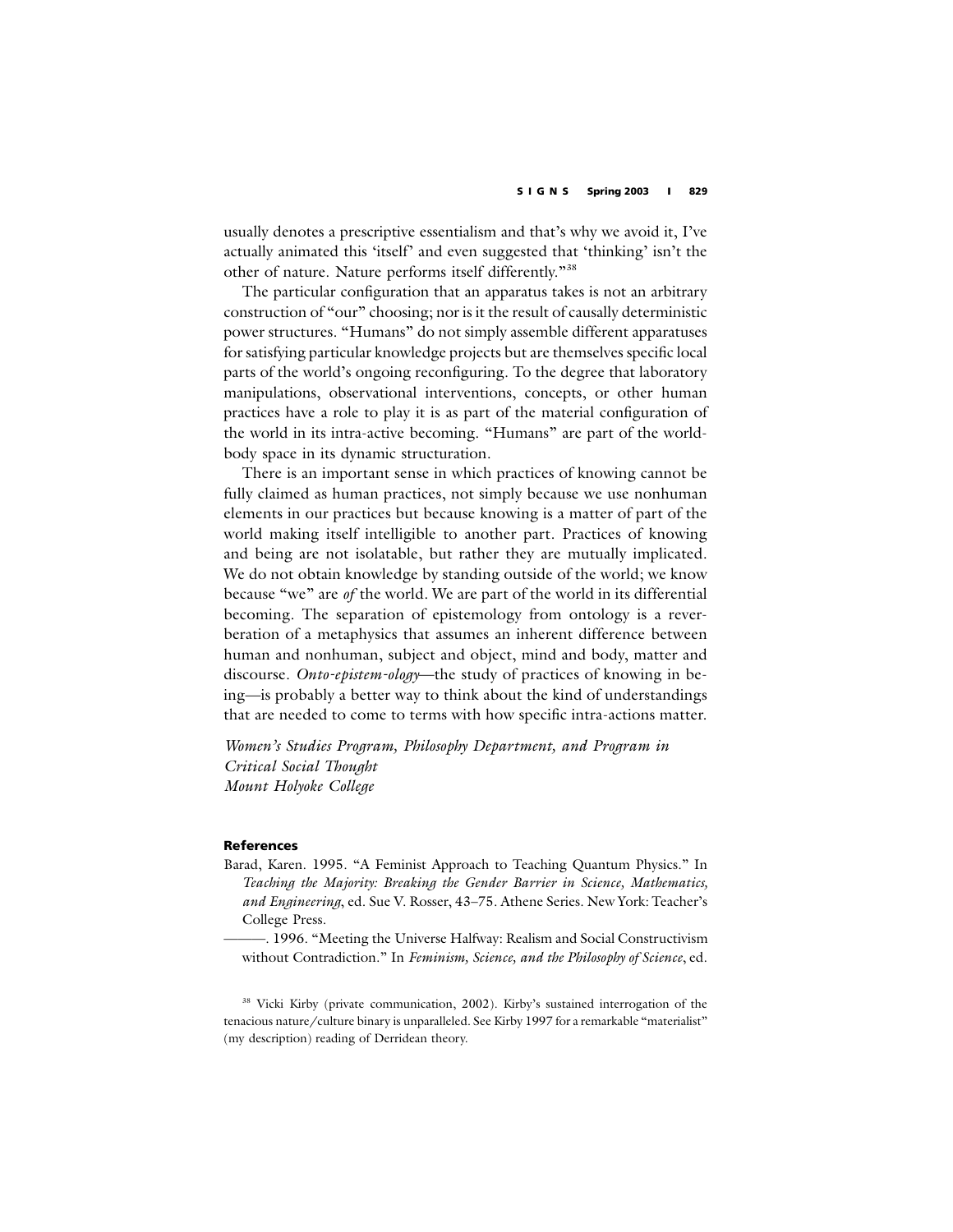Lynn Hankinson Nelson and Jack Nelson, 161–94. Dordrecht, Holland: Kluwer Press.

———. 1998a. "Agential Realism: Feminist Interventions in Understanding Scientific Practices." In *The Science Studies Reader*, ed. Mario Biagioli, 1–11. New York: Routledge.

———. 1998b. "Getting Real: Technoscientific Practices and the Materialization of Reality." *differences: A Journal of Feminist Cultural Studies* 10(2):87–126.

-. 2001a. "Performing Culture/Performing Nature: Using the Piezoelectric Crystal of Ultrasound Technologies as a Transducer between Science Studies and Queer Theories." In *Digital Anatomy*, ed. Christina Lammar, 98–114. Vienna: Turia & Kant.

———. 2001b. "Re(con)figuring Space, Time, and Matter." In *Feminist Locations: Global and Local, Theory and Practice*, ed. Marianne DeKoven, 75–109. New Brunswick, N.J.: Rutgers University Press.

———. Forthcoming. *Meeting the Universe Halfway*.

Butler, Judith. 1989. "Foucault and the Paradox of Bodily Inscriptions." *Journal of Philosophy* 86(11):601–7.

———. 1990. *Gender Trouble: Feminism and the Subversion of Identity.* New York: Routledge.

———. 1993*. Bodies That Matter: On the Discursive Limits of "Sex."* New York: Routledge.

- Deleuze, Giles. 1988. *Foucault*. Trans. Seán Hand. Minneapolis: University of Minnesota Press.
- Foucault, Michel. 1970. *The Order of Things: An Archaeology of the Human Sciences*. New York: Vintage Books.

———. 1972. *The Archaeology of Knowledge and the Discourse on Language*. Trans. A. M. Sheridan Smith. New York: Pantheon Books.

———. 1980a. *The History of Sexuality*. Vol. 1. *An Introduction*. Trans. Robert Hurley. New York: Vintage Books.

———. 1980b. *Power/Knowledge: Selected Interviews and Other Writings, 1972–1977*. Ed. Colin Gordon. New York: Pantheon Books.

Hacking, Ian. 1983. *Representing and Intervening: Introductory Topics in the Philosophy of Natural Science.* Cambridge: Cambridge University Press.

Haraway, Donna. 1991. *Simians, Cyborgs, and Women: The Reinvention of Nature*. New York: Routledge.

-. 1992. "The Promises of Monsters: A Regenerative Politics for Inappropriate/d Others." In *Cultural Studies*, ed. Lawrence Grossberg, Cory Nelson, and Paula Treichler, 295–337. New York: Routledge.

———. 1997. *Modest\_Witness@Second\_Millennium.FemaleMan\_Meets\_OncoMouse*"*: Feminism and Technoscience.* New York: Routledge.

Hennessey, Rosemary. 1993. *Materialist Feminism and the Politics of Discourse*. New York: Routledge.

Kirby, Vicki. 1997. *Telling Flesh: The Substance of the Corporeal*. New York: Routledge.